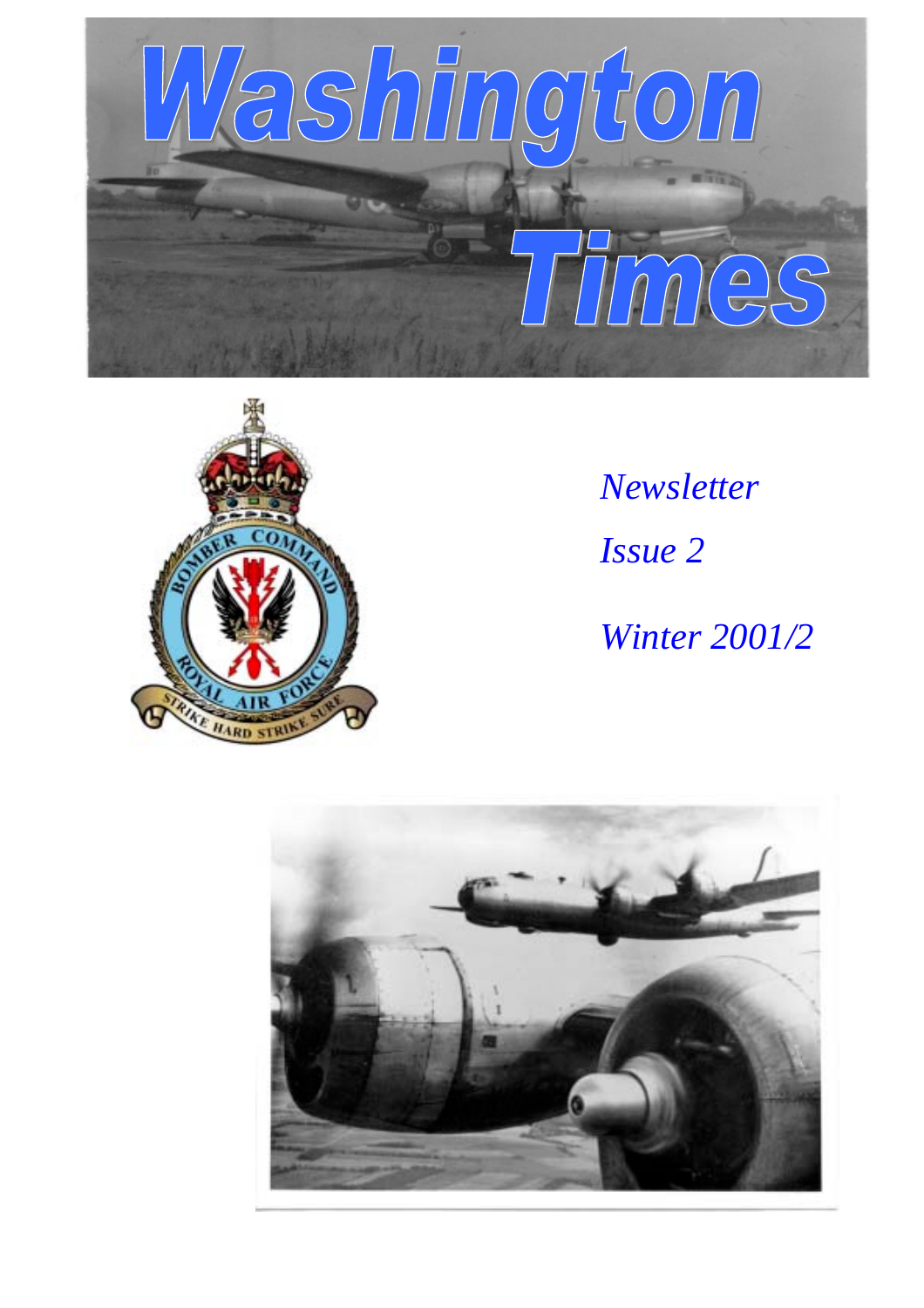## **Cover photos**

Top WF512 (44 Squadron) at dispersal, RAF Coningsby (*Ernest Howlett*) Centre Left Bomber Command Crest (*Joe Bridge, Webmaster, RAF Marham website*)

Lower Right 149 Squadron close formation flying (*Jeff Brown)*

# **Introduction**

Welcome to the second issue of the Washington Times newsletter. As you all know following my request for subscriptions, I now have enough information at hand to complete at least 4 more issues and will produce these over the next year or so. Many thanks to you all also for your subscriptions. Without them this would become a very expensive past time! As the issue title (Winter 2002) implies, I had intended this to come out earlier. However, as a part time project other things kept getting in its way so it got delayed. I am, unintentionally, working the opposite routine to the professional FlyPast and Aeroplane magazines. They publish April's issue on the 1<sup>st</sup> of March - I publish the Winter issue in Spring! I hope that the next (the real Spring issue) will be timelier!

This, second issue, has substantially the same format the first with a piece on the pre RAF use of one of the Washingtons, followed by RAF stories and a selection of the photographs that I have received. I have added a 'letter' section where I hope to be able to record 'discussion' on the articles in previous issues – this issue contains some comments from Jeff Brown – any more are more than welcome! I have also included a roster for 44 Squadron. I am aware that the make up of each squadron changed over time and have opted for a central time. If possible I would like to make up crew lists from these, only the 'Donovan' and 'Worrall' crews have been done so far – any additions are welcome.

To whet your appetites, plans for next issue are:

WF439, known as Flak Magnet while serving with the  $40<sup>th</sup> BG$  in the Pacific. Description of bomb practice and the B-29 bomb sight. Impromptu gardening with a 2-inch mortar. Plan of Marham and an XV Squadron roster.

I hope you continue to find the contents of this newsletter of interest and, please, feel free to add to it in any way – suggestions for changes in format, additional material etc, comments on articles written etc are always welcome!

#### **Newsletter Contact**

Chris Howlett The Barn Badbury Cross Isle Abbotts Taunton Somerset TA3 6RS

e-mail chris\_howlett@tinyworld.co.uk

(note the \_ symbol between my names. This has caused endless trouble with most people using the – symbol instead and not getting through!)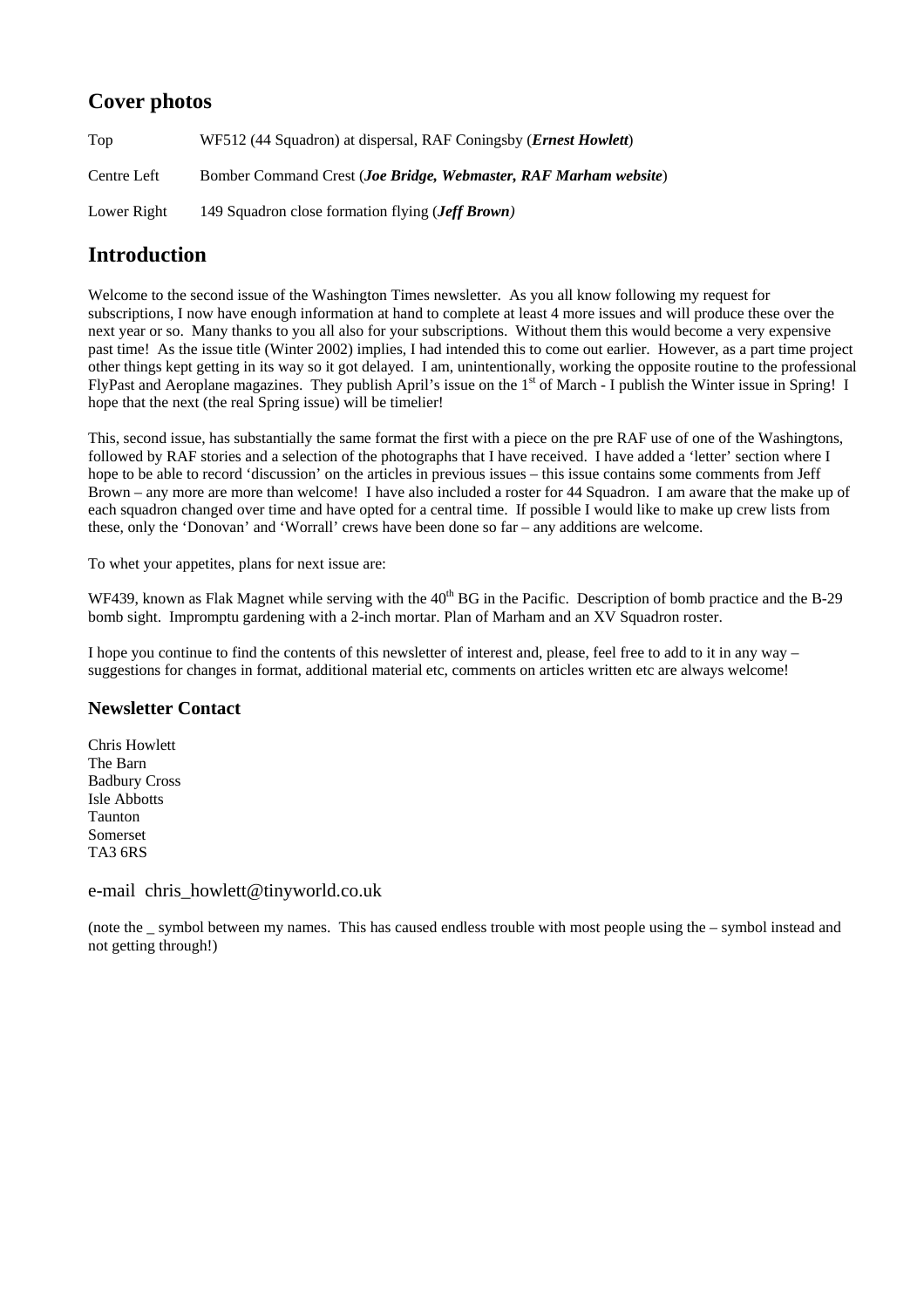### **Letters**

**Jeff Brown** provided some additional information on two of the articles in issue 1:

Bob Cole wrote about going to West Freugh on the Battle of Britain day 1951 – I was in the crew of that aircraft. The landing was 'hairy', we nearly burnt out the brakes when landing on their short runway - smoke was pouring from them by the time we stopped.

The take off was equally 'hairy'. Because our pilot had a friend stationed there he did a low level flypast and heaved the plane up and over a low hill so violently that he wrinkled some of the wing skin – our engineer went mad when he found this after landing back at Coningsby!

|  |  | $\begin{array}{ c c c c c }\hline \multicolumn{1}{ c }{\text{non-order}} & \multicolumn{1}{ c }{\text{for}} & \multicolumn{1}{ c }{\text{for}} & \multicolumn{1}{ c }{\text{for}} & \multicolumn{1}{ c }{\text{for}} & \multicolumn{1}{ c }{\text{for}} & \multicolumn{1}{ c }{\text{for}} & \multicolumn{1}{ c }{\text{for}} & \multicolumn{1}{ c }{\text{for}} & \multicolumn{1}{ c }{\text{for}} & \multicolumn{1}{ c }{\text{for}} & \multicolumn{1}{ c }{\$ | To WEST FREUGH For SATTLE of       |               |
|--|--|------------------------------------------------------------------------------------------------------------------------------------------------------------------------------------------------------------------------------------------------------------------------------------------------------------------------------------------------------------------------------------------------------------------------------------------------------------------|------------------------------------|---------------|
|  |  | $m$ and $m = 167$ weep                                                                                                                                                                                                                                                                                                                                                                                                                                           | BAITAIN DAY JISTLAY                |               |
|  |  | $15/9/51/16 - 30$ WE +98 $1/2/5$ . EDWARDS.                                                                                                                                                                                                                                                                                                                                                                                                                      | WEST FRENCH TO BASE                | $1 - 20$      |
|  |  | $\begin{array}{ccccc}\n\text{superscript{200}} & & & \text{M20} & & \text{M20} & \text{M20} \\ \text{superscript{200}} & & & \text{M20} & \text{M20} & \text{M20} & \text{M20} & \text{M20} & \text{M20} & \text{M20} & \text{M20} & \text{M20} & \text{M20} & \text{M20} & \text{M20} & \text{M20} & \text{M20} & \text{M20} & \text{M20} & \text{M20} & \text{M20} & \text{M20} & \text{M20$                                                                   |                                    |               |
|  |  |                                                                                                                                                                                                                                                                                                                                                                                                                                                                  | $1.477 - 2.668 - 4.66$ The collect | $7.15$ $3.50$ |

Harry Rickwood wrote about Flt Lt Collins landing across the road at Boston and demolishing the fence, I remember this well. His Polish co-pilot was called Pieniazek, the lads had difficulty with his name so called him 'Adam' after a newspaper cartoon figure that he resembled – he didn't mind! He was a very experienced pilot but could not be made an aircraft captain – an American ruling, only commissioned pilots could be captains.

Note in September 195 Pieniazek was a P.1 (pilot one) the post war aircrew grading, by March 1951 he was a flight Sergeant, the aircrew ranks having been scrapped.

I flew with Collins many times, he was a bit of a wild character, my skipper, Edwards stuck to the rules, it was always 'Captain sir' when addressing him, not so with Collins.

On a flight with him over Norfolk one afternoon we were jumped by two Meteors who made mock attacks on us, Collins responded by doing very steep turns into the direction of their attacks, the rear of the B-29 was shuddering and shaking like mad. After a while the engineer called up and said 'Collins, if you don't stop this I am going to spew up all over you and I have just eaten a can of tomato soup'! Collins stopped immediately!

I have marked up the plan of Coningsby with where Collins destroyed the hedge.



X marks the spot where Collins destroyed the hedge – see full plan on page 15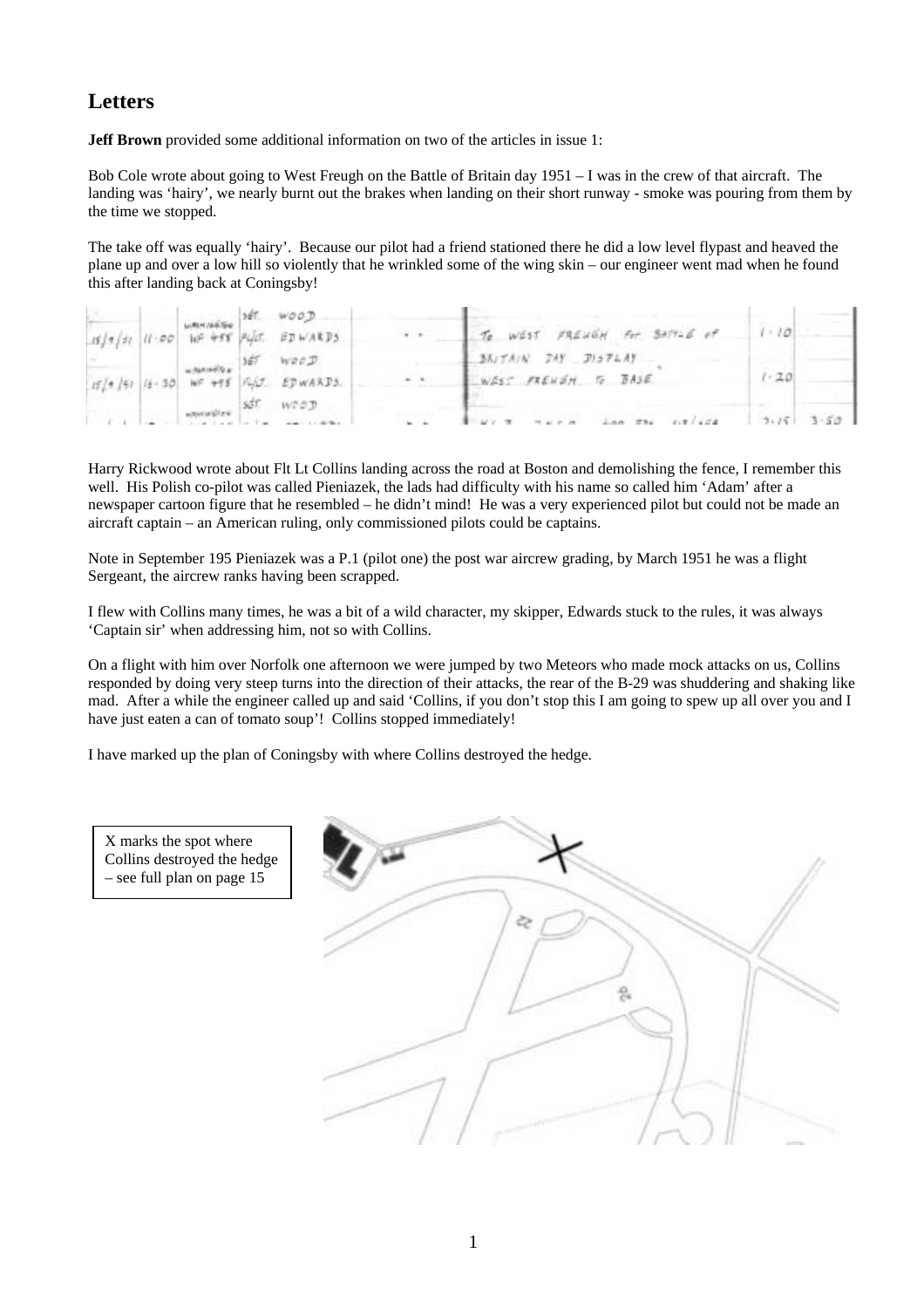## **Historical Info**

#### **WF437**

 $\overline{a}$ 

This second installment of 'what they did before joining the RAF' covers WF437 or 44-69680 as the USAAF knew her:

44-69680 was built by Boeing at their Wichita factory as a B-29-55-BW<sup>1</sup>, being accepted by the USAAF on 18 December 1944. As was the case with most B-29s she went straight to a Modification center to be fitted for war. In this case the modification center was the one at Birmingham Alabama and 44-69680 spent just about 1 month there before departing for Great Bend, Kansas and the 19<sup>th</sup> Bomb Group (BG) on 28 January 1945. Here she was assigned to Vern Chandler's crew (crew 12) in the 28<sup>th</sup> Bombardment Squadron and taken, by them, to North Field Guam as part of the general  $19<sup>th</sup> BG$ deployment.

Vern's crew was a squadron lead crew, which meant that they were to lead formations on daylight missions and act as pathfinders for night ones. Due to the higher level of responsibility, lead crews were made up of more experienced members: Vern Chandler had been a flight instructor, the co-pilot, Lt James Stevens, had flown a tour on Lancasters with the RAF before returning to America and joining the B-29 program (he was only to remain a co-pilot until he could become familiar with US aircraft and operating procedures). Additionally the Bombardier, Lt. Neil Allen, and Navigator, Lt George Lane, had also been instructors in their specializations. The rest of the crewmembers were straight from their respective training courses.

After her 10,000-mile delivery flight, 44-69680 arrived on Guam on 20 February 1945 where she was given the 'block M' tail code denoting the  $19<sup>th</sup> BG$  and the number 2, becoming known, officially at least, as M-2. The crew named her 'Princess Pat' in honour of Vern Chandler's 1-year-old daughter Pat. Additionally, each engine was named after the child of another crewmember: Bruce, Mike, Dianna Lynne and Sally (see photo on page 9). However, a few weeks later wing headquarters issued a directive that nose art was to be removed and replaced by a standardized scheme. The 314<sup>th</sup> Bomb Wing (of what the 19<sup>th</sup> BG was a part) opted to name their aircraft after cities of crewmembers. Hence Princess Pat became the City of Bakersfield – but Princess Pat always remained in small print (see crew photo – Princess Pat can still be seen on the nose wheel door!).

Vern Chandler and his crew flew Princess Pat on 13 missions to Japan between 3 March and 16 May 1945. On their 10<sup>th</sup> mission, a mission to the Kawasaki factory on the night of April  $15<sup>th</sup>$ , they were attacked and hit by 2 night fighters wounding the Radar-navigator, Lt Hermes, setting fire to the radar compartment and damaging the rear bomb doors so they would not close. The gunners put out the fire and tended to Lt Hermes who had been wounded in the leg. They made it back to Guam where Lt Hermes was hospitalized before being returned to USA. Lt Dick Ackerman replaced him in the crew. At the same time, Lt Stevens was given command of his own crew, being replaced by Lt Wayne Christensen. 44- 69680 was extensively damaged and out of service for about 3 weeks. During this time Vern Chandler and his crew flew 4 more missions in different planes before regaining their Princess Pat and flying 3 further missions in her.

Wing policy stated that lead crews were to fly planes with less than 200 combat hours and so, after their  $13<sup>th</sup>$  mission in Princess Pat Vern Chandler's crew was allocated a new plane (immediately christened Princess Pat II) and went on to complete another 12 missions before the war ended including the mission on the last day of the war and the fly past over USS Missouri and the surrender ceremony on September  $3<sup>rd</sup>$  1945. 44-69680 was allocated to Jesse Dillard's crew and renamed City of Trenton (although this was only applied to the port side, City of Bakersfield remained on the starboard). How many missions Jesse Dillard completed in the plane are not known but 44-69680 survived and was returned to America on 4 November 1945 where she as placed in storage at Victory Ville.

Of note, in May 1945 the 19<sup>th</sup> BG experimented with painting the bottoms of their planes black to help avoid searchlights during the, by now, predominant night missions. This worked so well the 20th AF generally adopted it - although by no means had all planes been painted at the war's end. When Jesse Dillard took over 44-69680 she sported lamp black undersides.

Apart from a few excursions to various maintenance facilities, 44-69680 remained in storage until 16 June 1948 when she was reactivated and assigned to SAC and the 2<sup>nd</sup> Bomb Wing (BW) at Davis Monthan. It was with the 2<sup>nd</sup> BW that 44-69680 first came to England – as part of a 90 day SAC TDY (Temporary Duty) to RAF Lakenheath. She was accompanied by at least one other 'Washington to be', 44-62328 (WF547 of 149 Sqn – see photo on page 17). She remained in England

 $1$  This was quite a rarity in itself since nearly all Washingtons were B29A models, built at Boeing's Renton factory. The RAF operated only three 'standard' B-29s, WF437 (this one), WF438 and WF442. Both of the latter two were built by Martin at their Omaha factory.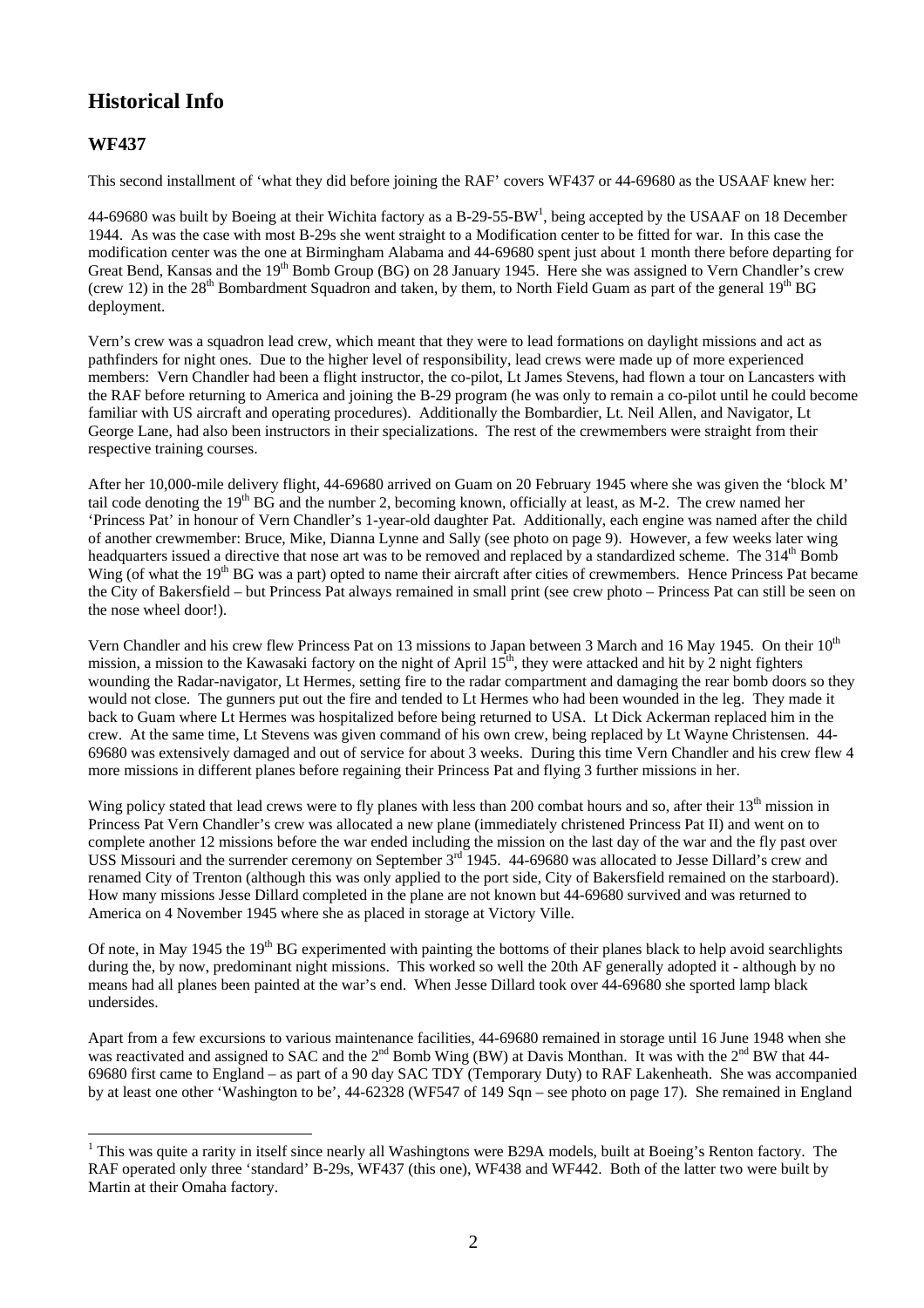from August to November 1948 before returning home. Upon returning to America she was once more assigned to storage before being handed over to the RAF on 6 March 1950.

On  $22<sup>nd</sup>$  March 1950, 44-69680 became the first B-29 to be delivered to the RAF, arriving on three engines owing to an oil leak (the first, but by no means last, of the RAF's B-29 oil leaks!). Interestingly (perhaps!) by now the black undersides had gone and 44-69680 was once more in overall natural metal. Why the black undersides were cleaned is not known for sure since some planes delivered to the RAF did sport their black undersides. I suspect that this one was cleaned because of the type of paint used by the  $19<sup>th</sup> BG$ . The  $19<sup>th</sup> BG$  were the first group to paint their planes black on the bottom and used a dull black akin to that used by the RAF. Although effective, this had a detrimental effect on the performance so later planes used a glossy black which, although not quite as effective against searchlights, was less harmful to range – a major consideration given the 3,000 or so miles of open ocean crossing needed on each mission.

When with the RAF 44-69680 took on the identity WF437 and was used by both 207 and 35 Squadrons before being returned to USA in July 1953. Unfortunately, I have not been able to find any photos of WF437 while serving with the RAF. The only one that I know of is a fairly famous one, owned by Flight, showing her arriving on 3 engines and still wearing the US tail code but with RAF markings. This I plan to get but have not got around to it yet!

Upon arrival in USA, 44-69680 was delivered to a storage facility, somewhat unusually for ex RAF B-29s, at Tinker AFB (most went to Davis Monthan). Here she remained for a short period before being reclaimed in October 1954.

Below is an account written by an Australian War correspondent for 'The Bulletin' after he accompanied Vern Chandler and his crew on a daylight raid to Hodagoya Chemical factory on 12 April 1945.

#### *Raid on Hodagoya Chemical, Koriyama, Honshu*

Daylight April 12 1945 by V Chandler's Crew #12 28th Sqd, 19th BG 314th Wing Guam

VIA Airmail to John E. Webb From: John Brennan, Editor, "The Bulletin" War Correspondent SYDNEY, Australia. CINCPAC,

252 George Street, C/O Press Relations Office Fleet Post Office, San Francisco, Calif., Guam, April 13, 1945

Passed CINCPAC CENSOR.

The Colonel is briefing his crews for another raid over Japan. He talks about the weather. It's the one thing he harks back to time and again during the briefing. He mentions the possible and expected fighter opposition and the need for flying tight formation so as to bring the greatest concentration of fire power against the enemy; the absolute necessity for holding each plane steady and on its course during the bombing run, no matter how the flak may be; alternate targets and alternate landing fields in the event of mechanical failure that may prevent a plane making the long trip back to base; escape procedure and what's to be done if there's need for "ditching". But over and again he comes back to the question of the weather, where the fronts are now, where they'll be tomorrow, what might change then, how to get through them. It would seem there's no greater worry over taking a flight of a hundred or so planes up over Japan than the worry whether it might rain at Iwo Jima, be a dull day at Guam or blow a gale off Honshu.

This time it's a matter of the first importance for the target is in inland Japan, a hundred and twenty-five miles north of Tokyo, further than the B-29's have ever ventured on a raid. It means a round-trip distance of 3,600 miles, more than 18 hours in the air and, over that time and distance, weather conditions can vary pretty considerably. Too, the ceiling is low for more than half the distance to Japan; it's a daylight strike which means a take-off hours before dawn - and it won't be possible to rendezvous for formation till the planes are close up to the Japanese homeland. Pilots and Navigators mutter a little, but somebody says "There hasn't been a weatherman yet who didn't like predicting hurricanes just for the hell of it", and if the pilots look a little worried it's only because the Colonel's been talking so much he must expect it of them. After he's gone over the weather information for the tenth time or so they go happily enough out to the trucks which will take them down to the strip.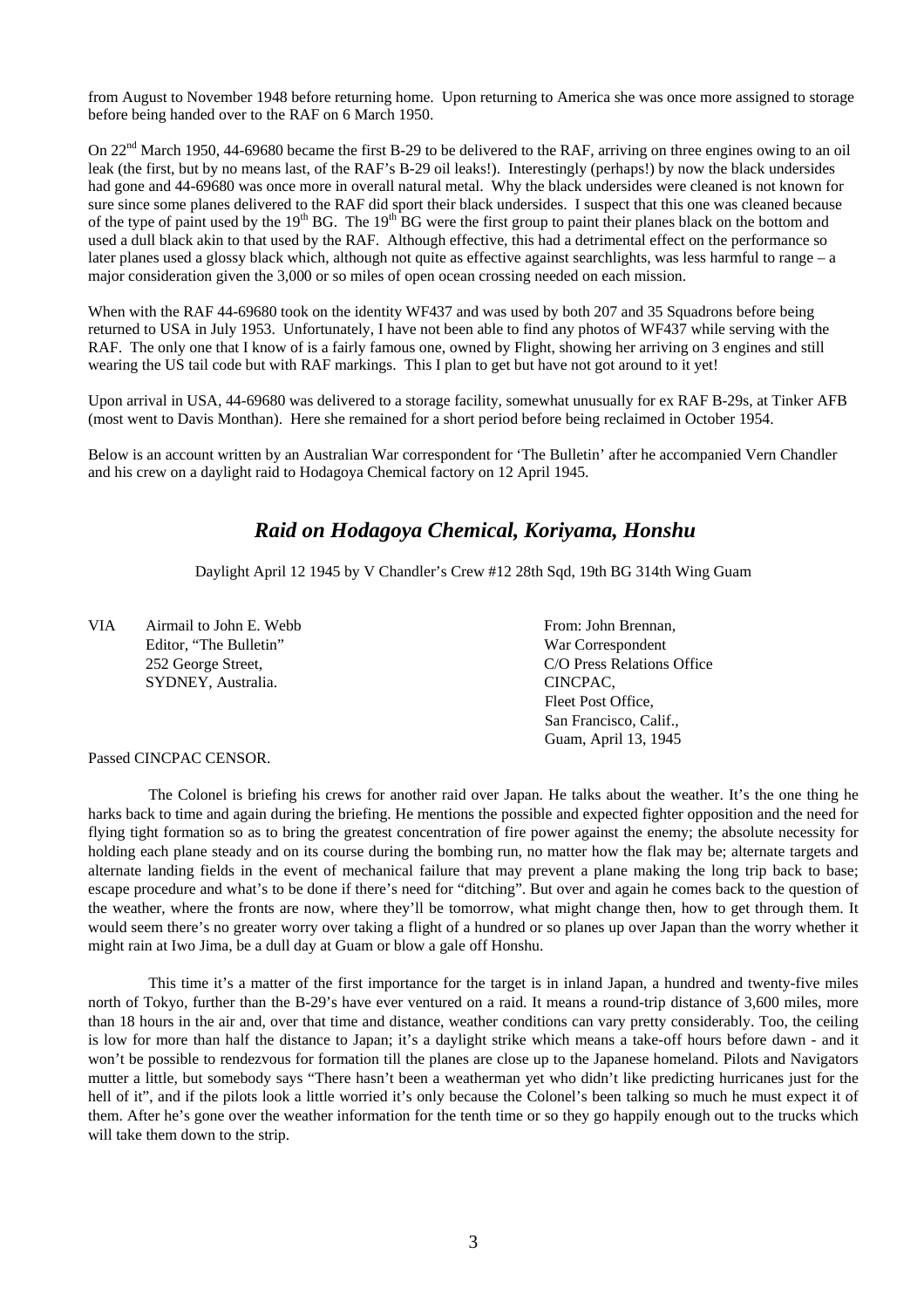There's a checking of the crew, a quick look over equipment –'Mae Wests', parachutes, flak suits - -then the Superfortresses, slim of fuselage for all their tremendous size, are taxiing to the ready strip at the end of the runway, lining nose to tail, their whirling, four-bladed propellers a flashing arc in the glare of the landing lights.

The take-off is easy. There's a slight drop towards the sea after the plane is airborne, then the long, steady climb as the planes head north.

The darkness is complete, and in the darkness there are a hundred planes. It is a relief to come out above the cloudbank to the friendly brightness of the stars, though the only warning of the presence of other aircraft is the sudden, occasional flash of an exhaust.

Pilot and Co-pilot fly the ship in turn over short periods, changing often. They're tensed, obviously, keeping a sharp look out the whole time for planes about them. The Co-pilot takes out a cigarette and puts it between his lips. He asks over the inter phone if anyone of the crew can notice gasoline fumes. The radio operator thinks he can. "No smoking" the Co-pilot says. He places the cigarette down on the instrument panel beside him, but a few minutes later it is between his lips again. It is twenty minutes before he asks again "Any smell of gas?" The radio operator still thinks there is. The Copilot says "No smoking yet." When after an hour he gets a "No fumes here" answer to his question his own cigarette is wet from sucking. He tries to light it then takes another.

The Gunners and the Bombardier are asleep, stretched out on the floor of the middle compartment. Each compartment - Pilots, Navigator, Radioman, Central Fire Control section, Rear Gunner's position is pressurized and there is no need for heavy flying suits: as the plane climbs the temperature inside the cabin remains as warm as it was on the ground. The four huge motors make little sound inside the compartments and Pilot and Co-pilot talk across to each other normally without using the inter phone. The Co-pilot is the oldest man in the crew. He was working in a dairy in Florida before the war and he has had twenty months in the European theater. He was flying RAF Lancasters there and he made twenty-eight flights over Germany. He starts to talk about the Superfortress now, saying what a wonderful plane it is and what it can do. It has all the latest improvements. The fire control is the best he has seen, or imagined. "But" he says, "I'm a bit biased. I still like the old Lanc."

The Pilot laughs. He's a youngster who was flying as instructor for three years until he got a B-29. The only operational flying he has had has been up over Japan. He's taken this crew up eight times now, and apart from the Co-pilot, none of them have flown on missions with anyone else. He's proud of them and he knows they are a good team. The plane is named after his hometown; "City of Bakersfield", it's painted on the nose. It already has nine bombs painted below the name, but once it was flown by another crew.

"If it weren't for the hell of a long way you have to go, things aren't nearly as bad here as they were in the E.T.0." says the Co-pilot. "The flak's nothing. Over any of the German cities you could get out and walk on it."

The Flight Engineer happens to hear that. He takes it up over the inter phone. "What about that night over Nagoya when we were in that damned searchlight for too and a half minutes?" he asks. "There was too much of the staff around then for my liking. And those night fighters, you don't get a chance to see em."

"We've been lucky though" says the Pilot. He explains, City of Bakersfield made four incendiary raids on alternate nights - Tokyo, Nagoya, Kobe and Osaka in order. Over Nagoya he thought he wasn't going to be able to lose the searchlight. The only damage was a small hole in the fuselage, but there was more flak around that night than he wants to see again.

The Navigator calls up from his position on the inter-phone "About that" he says, "I used to think I liked night raids best, but now I'd take the daytime. You can see the bastards then, and what's going on."

It is becoming lighter; a grey, green morning with dark clouds above and below. The sea when it appears through a gap in the lower cloud is black and broken with white caps. Ahead and to the left is another Superfortress. "What's its number?" the Pilot asks. "Yes, that's Joe," he says to the Co-pilot. "I told him I'd try to stick with him."

After a short time the lower layer of cloud clears but the morning is still dull. Iwo Jima shows up ahead, a tiny darker spot on the dark sea, the cone of the volcano at one end - little bigger than the ships which are grouped in the shelter of its northern side. Beyond, the front of thick black cloud rests on the sea, stretching from horizon to horizon.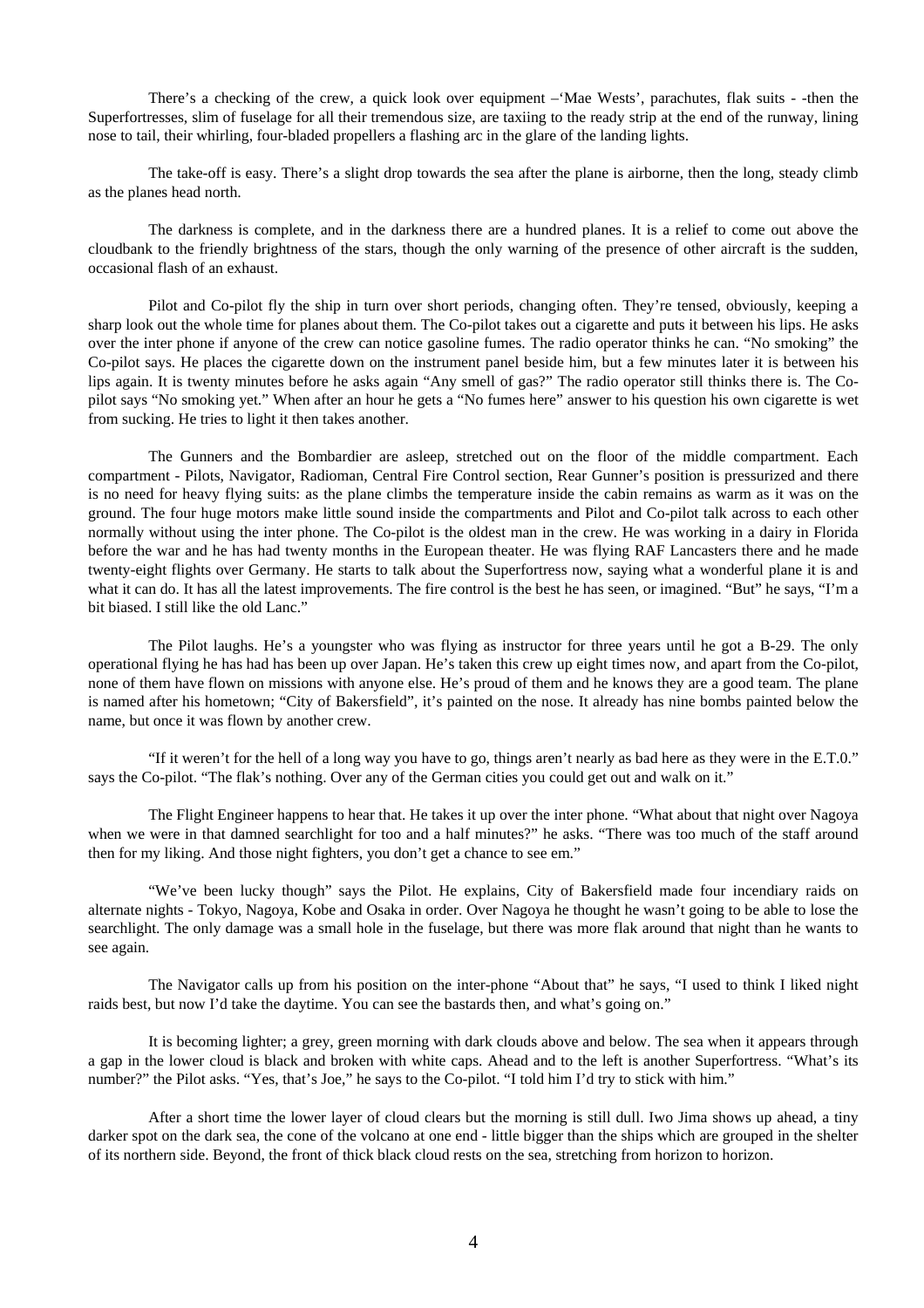"There's the Rock," says the Pilot. "You wouldn't give two bits for it, would you? Just a goddamned lump of rotten earth, and they reckon it's the toughest place the marines ever tackled. But, by God, it's been worth it. Couple of weeks ago quite a lot of twenty-nines put down there from one raid alone. There are anything up to half-a-dozen forced down or going in for gas every time. It's a cinch now, no matter how much you get shot up, if you can make it back to Iwo."

"They're getting P-51s off there now, too" says the Co-pilot. "We had 'em along for the first time as escort the other day. The Nips aren't going to like it when the Mustangs are making regular trips, they'll take care of any bloody Zeros easy enough."

"Here it is. Now we'll see whether the weatherman's on the ball." He picks up the tiny throat microphone which he hasn't bothered to fasten around his neck and holds it close to his lips. "Co-pilot to tail gunner" he calls over the interphone. "It's going to be pretty thick. You'd better keep an eye out for anything coming behind. Some of the others ought to be catching up fairly soon."

"Roger dodger" says the tail gunner. "What say we give 'em a burst if they come too close. Scare the living daylights out of 'em."

The thick cloud crowds in around the plane, fogging the glass of the cabin. There is little rain save for an occasional sharp, sudden gust. There are breaks in the center of the front and there's an occasional glimpse of the other plane still in its same position ahead and to the left. Wreathed with cloud fog it looks like some gigantic ghost plane, the huge tail fin with its squadron marking alone unchanged from reality as if the one part forgotten in a mystic metamorphosis. "Joe's whooping it up a bit," says the Pilot. "The Colonel's with him. He must be getting anxious or some thing. We'll have to stooge around for an hour or so until the others catch up."

"By the way," he says, "The Colonel was one of the originals with the old Nineteenth, the Group that escaped from the Philippines and was the first American Group in Australia. It was sent back up to Java and then driven back out of there again. He was up around Darwin for a hell of a time. He reckons Sydney's a wonderful joint. I'd like to work a deal to get down there for a while, but I don't suppose we ever will now. This outfit contains many of his old crew mates of those early days in the Pacific."

The plane shoots suddenly out of the cloud, and for the first time as the wisps of fog which edge it rush straggling by there is an illusion of speed. Ahead is only the vastness of the ocean, the sky cloudless and bright with sunshine, and low down upon the sea a thick haze of heat.

The Bombardier is awake. He has come crawling up through the tunnel to his position in the nose of the plane and is rummaging in a cardboard box for a sandwich. "What did I tell you?" he asks. "All those bloody weathermen have to ask their wives if they ought to take an umbrella when they go to the office."

"Hell for all you know this might be next week," says the Navigator. "If there's anyone else in the whole Pacific gets in more sack time on these trips than you do they must have to hold his eyes open while he drops his bombs. Next war I'm going to be a Bombardier or a munitions worker, nothing else." He looks at his chart and makes a few calculations. "Should be about two minutes off," he says.

"That's right, I think it's just over there under the haze" says the Copilot. "Yes, there's Joe just beginning to circle. Hell, we've got 57 minutes to wait before we can take off. Better take her in close and follow in under his side on the turns."

"Let me know when any other ship joins the formation," says the Pilot into the inter phone.

The plane ahead begins a slow wide circle, passing beside the marker for formation. It's a tiny island, just the rim and crater of a long-dead volcano, nothing else, its sides rising sheer in rock hundreds of feet out of the sea. There's a faint fuzz of green on parts of it, which might from this height be huge trees or just low, wind-swept scrub. There's no slightest sign of habitation, nor any place where it would seem an approach to the island might be made from the sea. Perhaps a helicopter might find sufficient level grade to make a landing on the top of the rim. The maps show no other land within fifty miles of the point.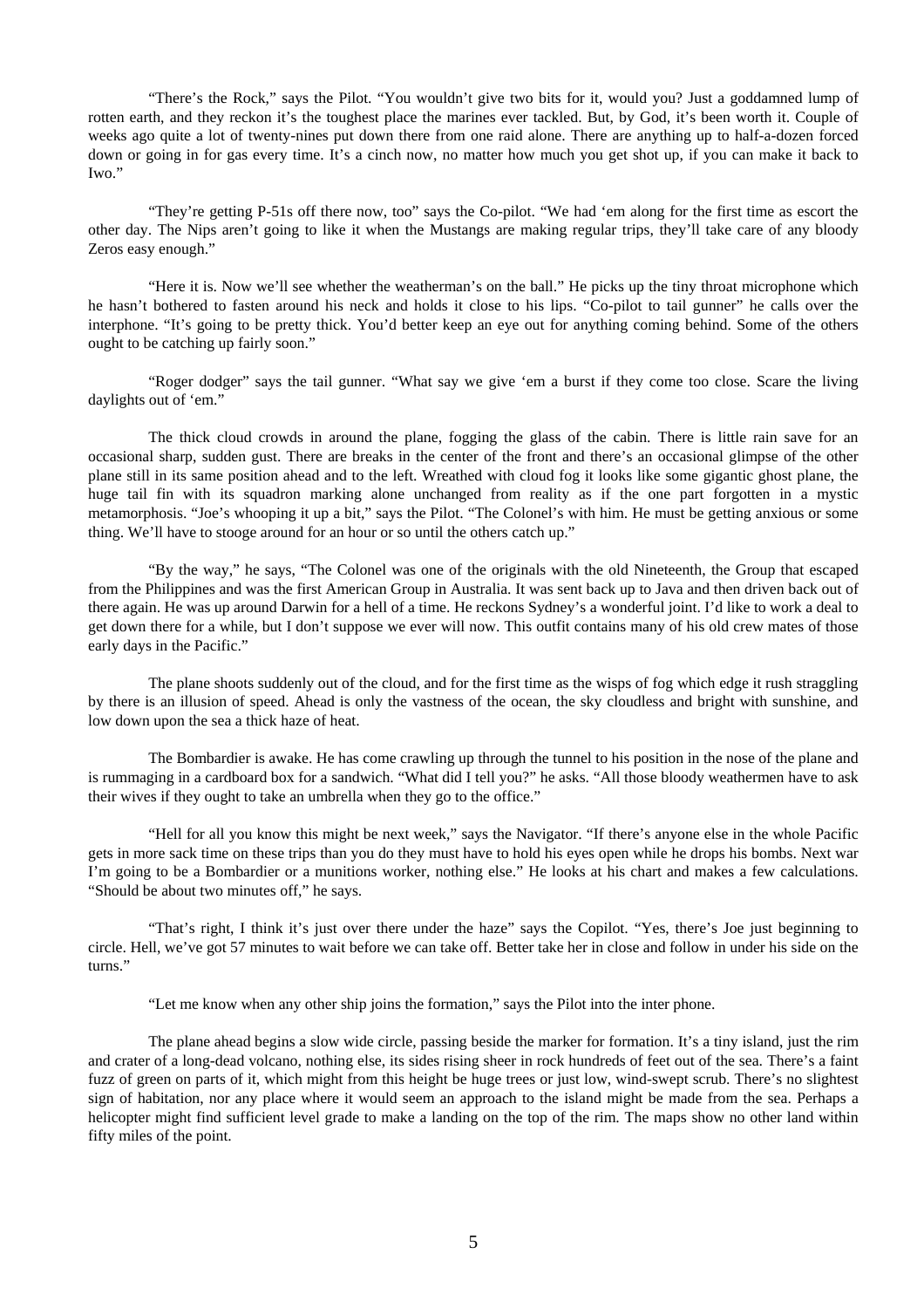"Two B-29s at six o'clock; coming up to join formation," says the tail-gunner over the inter phone. Then after a little while "Three more high at nine o'clock. Must be another squadron. Can't see their numbers."

"Three B-29s same level at eight o'clock, coming in close; forming up the second element. Yes, they're three, five and seven." The fire control man makes his report.

"The first element has all its planes."

"The second element is still two short. It's closing formation."

"Only three planes in the third element yet."

"One B-29 high at six o'clock. Must be a straggler from' the other squadron. Yes, it's going over the top, circling the other way."

The planes are falling into their pattern now, the several squadrons flying at different altitudes, circling in opposite directions. There is another group forming up in the distance over to the west. The speed of the formations can be gauged again as they cross and pass each other. The pilots wave to one another as they come into position.

"First element right. Second element right, but not closed up yet. Third element still one plane short."

"Three minutes before we leave," says the pilot. "He may have gone off to abort or the alternate target. Can you distinguish the numbers in the third element?" "I can see 9 and 11. Can't make out the others."

There is a slight puff of smoke from the lead plane and three or four red flares from a flare pistol chasing each other down to the sea.

"Here we go," says the Pilot. The planes complete their turn and head north again, flying tight in formation. The third element is still short one plane. Above and below to left and to right there are other formations. The sun glints on the silvered bodies of the planes. The heat haze is rising thick and unsteady from the sea. Everyone is awake now.

"You can switch the guns on and test fire" says the Pilot. "Let me fire the nose guns." The Bombardier gets up out of his position and the Pilot climbs over the seat to the nose of the plane. He fiddles around with the automatic sight, lining the guns up on something far down below on the surface of the sea. He' s like a youngster with a new rifle wanting to shoot it off just for the sake of shooting. Tail and turret gunners each fire a short burst, but the pilot is still working on the sight, adjusting it. It's over a minute before he pulls the trigger, and then far ahead and below is a flash of tracer bullets and a group of sudden tiny splashes on the broken sea. The pilot climbs back to his seat at the controls a little shamefacedly. "I didn't hit the wave I was aiming at," he says. The Bombardier tries to explain: "If you're shooting at something stationary - or practically stationary; those waves aren't moving much - the computer..." "But" the pilot cuts him short "I know all that," he says, "But I just can't hit 'em."

The haze is thickening and reaching higher into the air. "This is what they call the Japanese noon-day haze," says the Navigator. "Looks as though we're not going to be able to see a damned thing. We're coming up off Honshu now. It should be over at about 11 o'clock, about thirty miles or so away."

There is nothing to be seen, but the haze. It is becoming difficult to distinguish the lower formations, though the ones above are bright in the sunlight.

"Better put on the flak suits now," says the Pilot. "And everybody keep a look-out for fighters. They can come any time now. I want a report when everybody is ready." His voice somehow is different, as though he is giving orders for the first time during all the trip.

The heavy flak suits - metal jackets covered with canvas - go on top of all the rest of the gear, hanging down like sandwich boards front and back over the rubber life jackets, or Mae Wests, and over the parachute harness. They fasten on each shoulder, and there is an emergency ripcord that will allow them to fall away. They weigh heavily and make movement difficult. The flak helmets fit down over each ear covering the headphones to the intercom set. The precision instrument operator hangs metal curtains at the entrance to his compartment amidships.

"Tail gunner ready," comes the word over the inter phone.

"Radio ready." "C.F.C ready." "Navigator ready." "Co-pilot ready."

"Pilot to Navigator; where are we now? Can you estimate time to I.P.?

"Due east Tokyo Bay, about thirty miles. Just a minute. I. P. about forty-seven minutes. Can you see the coast

line?"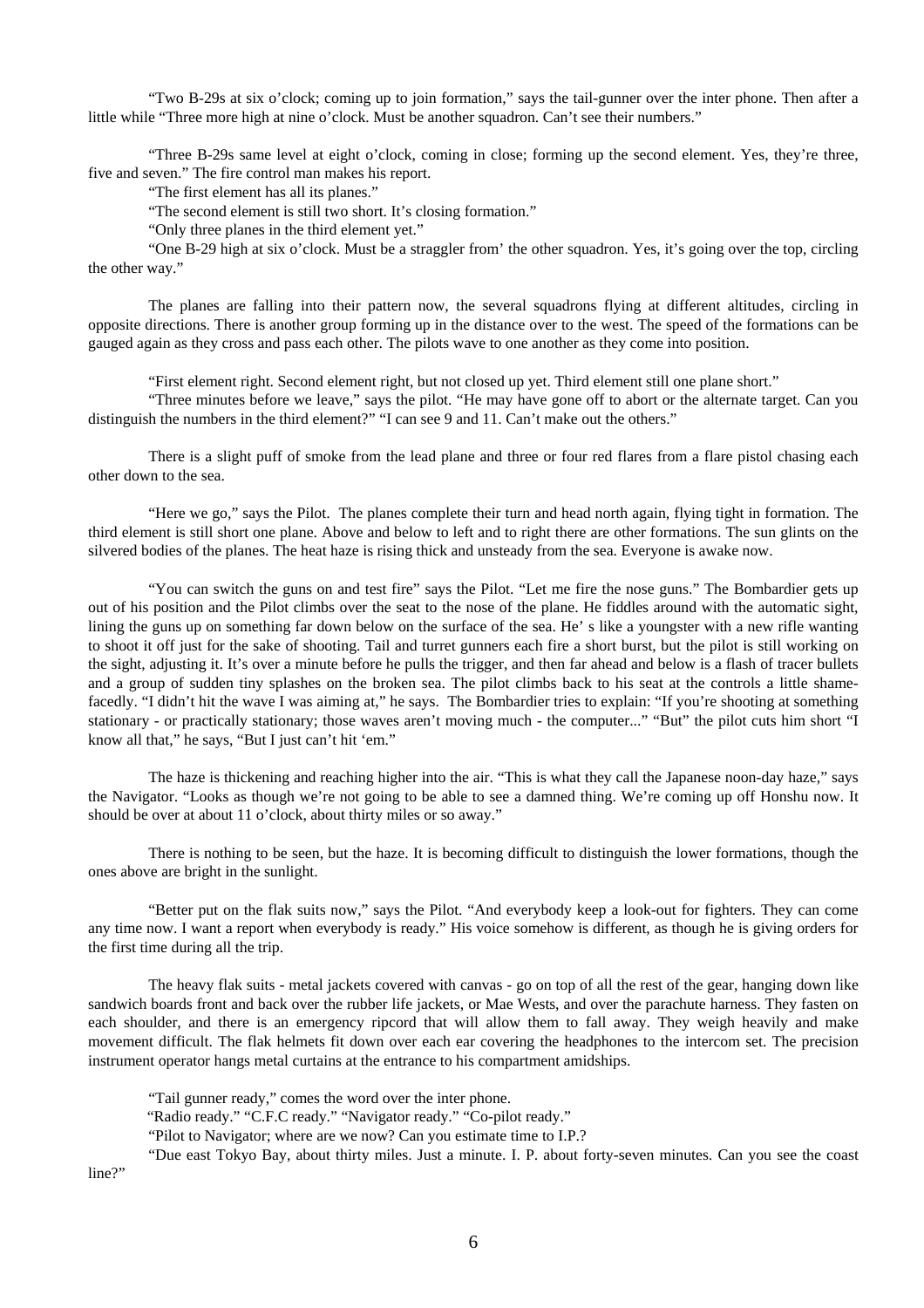"No, there's nothing but haze."

"Pilot to Engineer: How long have we been in the air? How much gas do we have?"

"Nine hours, ten minutes. Thirty-six hundred."

(Here a line has been deleted by the censor.)

"Roger"

"There's the coast over there," says the Bombardier through the inter phone. He turns to look at the Pilot sitting a couple of feet behind him and points to the west, through the haze.

"God, you've got good eyes," says the Pilot. "I can't see it."

The haze seems to be thickening still, and rising even higher. After a few minutes there can be seen faintly in the west a line of beach and breaking surf. There is no land beyond it in the haze. The formation is flying parallel to the line of surf.

"There it is," says the Co-pilot. "Pilot to navigator, How long to I.P.?"

"Thirty minutes. He's taking it too close in. We should be out about another ten miles."

"Perhaps he's cutting it to make up time. The other formations are in their right places." There is no talk now other than what is necessary. Each ten minutes now seems to be longer than did the long hours of the night.

"I'll take it for a while," says the Co-pilot. "So you can have it from the I.P."

"Twenty minutes to I.P." says the Navigator.

The haze seems to be thinning out a little. "I think it may be all right." says the Bombardier. "Anyway, it may be even better over the land."

The line of the beach is clearer now. It is broken by headlands and there are shadowy hills behind.

"Ten minutes to I.P." says the Navigator.

There is no doubt now. The haze is not so thick. There is a river coming down through the beach and beyond it another. The land behind the beach seems covered with lagoons.

"He's got us close in all right," says the Navigator.

"Tail Gunner to Pilot: Fighters, about seven, high at seven o'clock. Not coming in. No," his voice changes, "They're twenty-nines."

"Two minutes to I.P." says the Navigator.

"Yes, there's Joe turning now," says the Pilot. "I'll take it, Steve."

The Co-pilot drops his hands away from the wheel and down by his sides, wiping them on the legs of his trousers below the flak suit. They are wet with perspiration.

The formation turns westward in a wide sweep towards the land. Over the beach the haze has cleared. It is something that is somehow surprising. It is a promise of perfect bombing conditions over the target, this fine bright, sunny day, and the change has come so suddenly.

Behind the beach on the flat land before it runs into the hills, there are small farms and patterned roads. What look like lagoons are probably flooded rice fields. Nowhere is there any sign of life. There is no wisp of smoke from the tiny houses; there is no movement on the roads. The hill country beyond is broken and wild, but the farms seem to run up its sides. It is not very high. The day is hot and the Superfortress bumps surprisingly in the up-currents of air over the hills. It has come through weather fronts over the ocean without any noticeable bouncing. The pilot glances quickly at the Co-pilot and says "It's pretty holey." He doesn't smile any more and for the most part he keeps his eyes on the lead plane to his left. The target is almost fifty miles inland from the coast. The Co-pilot sits leaning back looking completely relaxed in his seat. His head turns slowly the whole time from side to side as he searches for signs of fighter opposition. No-one speaks in answer to the Pilot.

Beyond the low hills is a valley, patterned again with farms and roadways. The formation follows along its length. To the west is the mountainous central range and high in the midst of the broad light blue expanse of Lake Inawashire-ke. It is mid-morning and warm and bright with sunshine, but as far as the eye can see on the west the ridge tops still are capped with snow. It is all a contour map of Japan, colored to show the different elevations - from the light green of the valley floor, through the darker green of the mountain slopes to the snowy ridges, not white, but lightly golden like sand in the sunshine and light haze.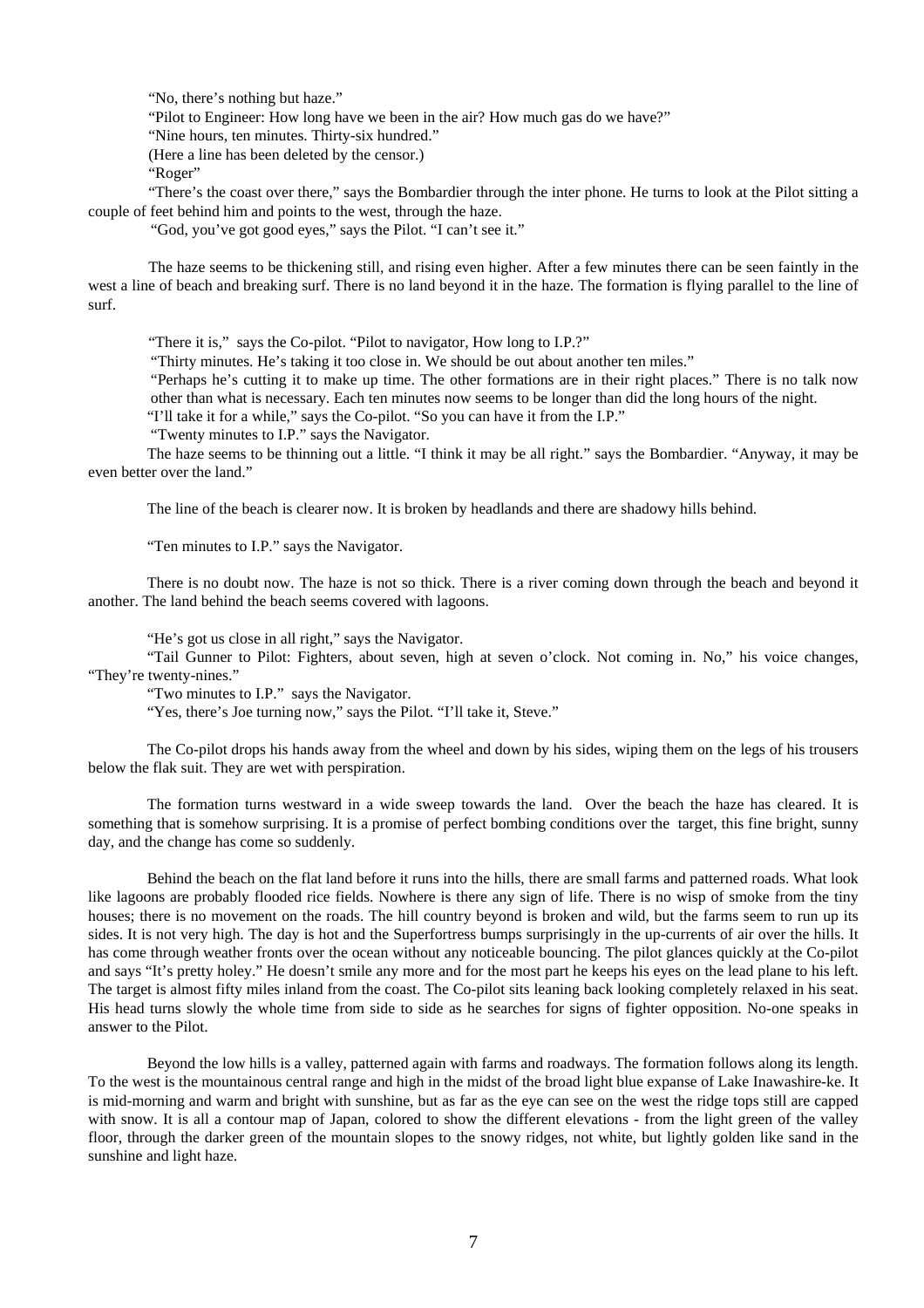This is Japan. It is a beautiful land; calm, peaceful, like any other land anywhere. This is the land whence come the people who in August of last year on the island of Guam took forty-eight Chamorran laborers into a tiny clearing in the jungle, bound their hands behind their backs, forced them to kneel, then lopped their heads from their bodies with swords, so that they fell one on top of the other and their heads rolled between their legs or hung by threads of skin and sinew, and their old straw hats fell among the heap of bodies. From this land came the people who, when the city was already lost to their forces, burned Manila; (Here again, the censor deleted a line.) These are the things that we have seen and know. This picture-postcard land of valley floor and lake and snow-streaked mountain range is the land from which these people came. The hundred and more huge silvered planes which fly above it now have come from Guam, from off a two mile tarmac strip in a man-made clearing in the jungle.

Below in the floor of the valley there is a winding river and there beside it a railway line. There ahead is the town of Koriyama and to the north of it the target - the Hodagoya Chemical Industries plant. There is no mistaking it. Other formations of bombers have gone in ahead and dark red fires and the thick mile-wide column of lazily-spreading smoke almost obscure the two high, black smoke stacks.

"Hold it," says the Bombardier. "Bomb bay doors open." And then after a little while "Bombs away."

The plane lurches slightly, but it is scarcely noticed. Slowly, like pebbles tossed from a giant hand, a belly full of five-hundred pound bombs are falling away from the planes on either side.

The formation turns south slightly and east, for the long run out to the coast of Japan. The Pilot turns in his seat and looks back towards Koriyama. He points with his finger but he says nothing. The smoke stacks cannot be seen now. The base of the lazy, waving column of smoke is ringed with angry fire. The smoke is billowing slowly five thousand feet above the ground. Just above it there is another formation of planes. There is no sign of life anywhere on all the wide land below. There is no flash of gunfire. In the sky there is only the sun, and beneath it the untroubled formation of American planes.

The line of beach and surf falls behind and then runs parallel to the formation on the west. Out over the sea the Co-pilot says "That's the kind of raid I like. The more of these the better. I'll take it."

The Pilot releases the control. He says nothing. After a long while, he says, "All right, you can stow the flak suits."

The Bombardier climbs up out of his seat. "Right on the nose," he says. "Would you believe it? Go in over Japan at mid-day and the little bastards haven't got a plane in the air and don't even fire a shot. You'd think the suckers would have enough sense to get out of it and let us all go home to mother. I think I'll get some sleep. Won't I tell that weatherman off though."

There is only the long trip home. Pilot and Co-pilot take it in turns to go back to the center compartment and sleep. The automatic pilot flies the plane, but one of them stays near the controls, lying back, relaxed, listening to the music which comes through the earphones tuned to the radio compass.

#### John Brennan

(Note: This was written by an Australian war correspondent who flew with the crew of Capt. Vernon L. Chandler, 28th Bomb Sq., 19th Bomb Group, on the bombing mission to Hodagoya Chemical Industries, Koriyama, Honshu Japan on 12 April 1945. Squadron Leader was Capt. Joe Simmons, accompanied by Colonel John A. Roberts, Group Commander.)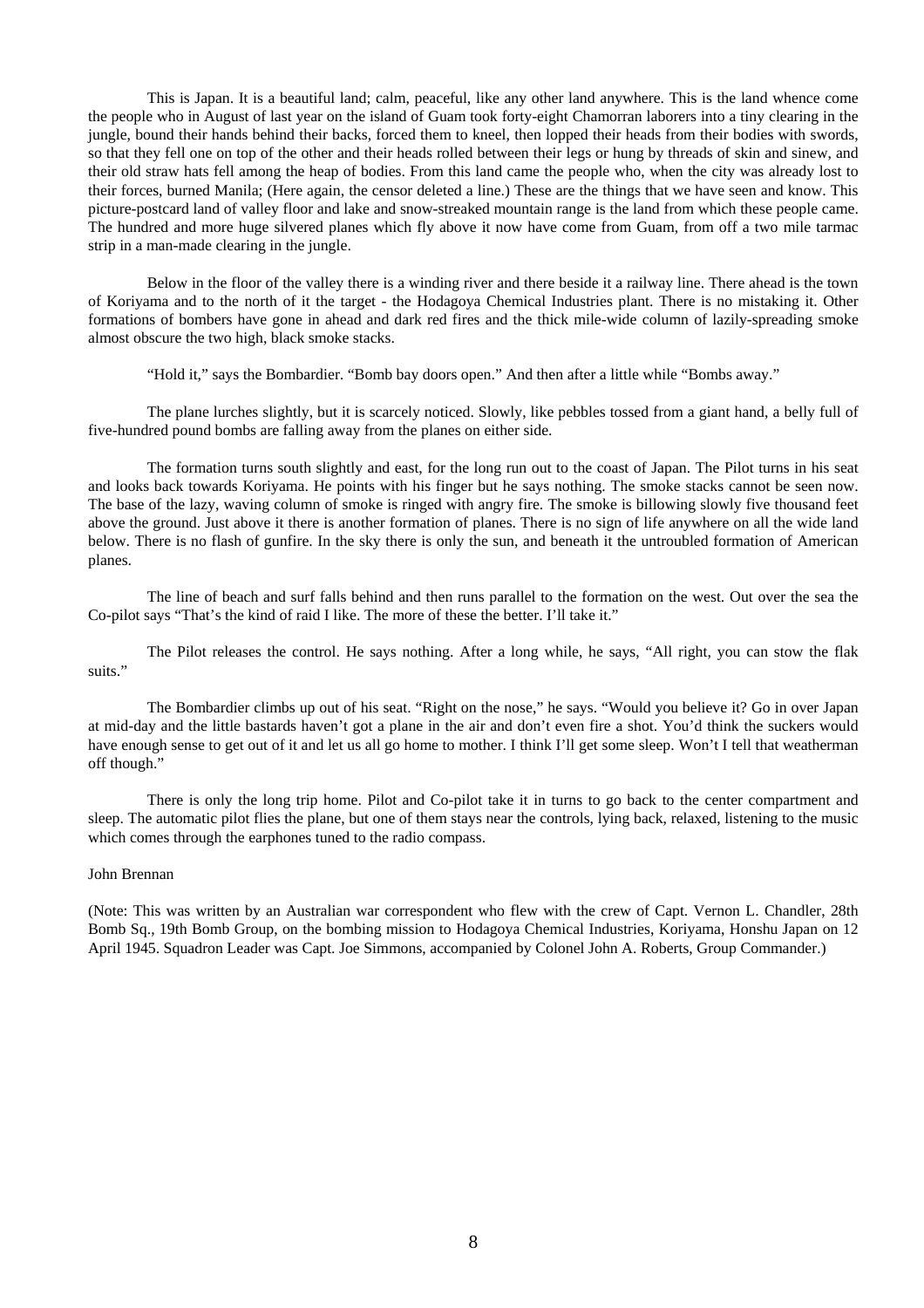Princess Pat shortly after arriving on Guam. Note names on engines as well as Princess Pat name. (*Pat Chandler*)



Pat Chandler – 'Princess Pat' aged 1, 1944. (*Pat Chandler*)





General view of  $28^{th}$ Squadron area. Note black bottoms. M-2 is the plane furthest from the camera. (*19th Bomb Group*)

Bomb release over Japan amidst flak bursts. The identities of the planes in the photo is not known but is believed to show the  $19<sup>th</sup>$ BG. (*S. Smisek*)

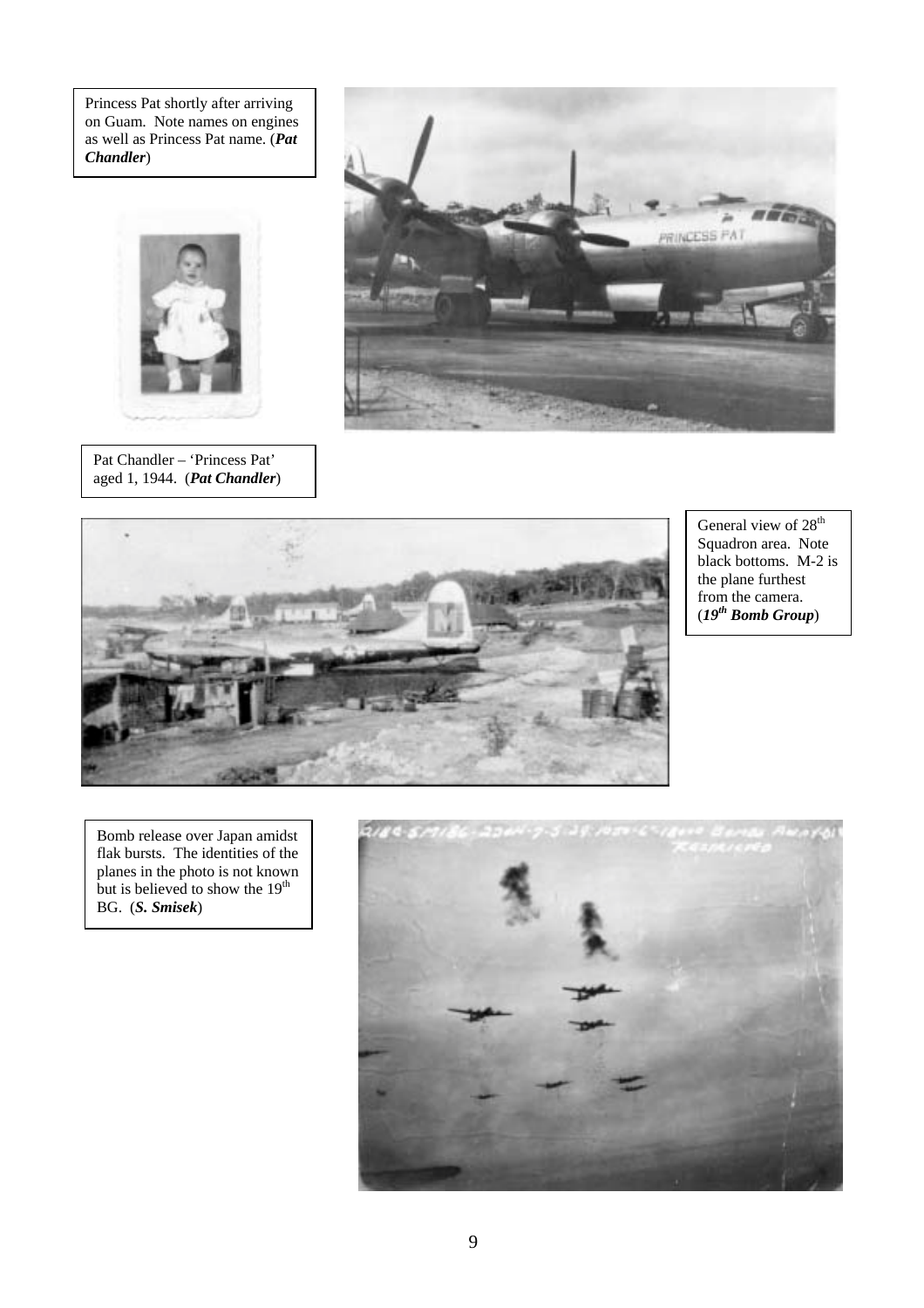

(*Pat Chandler* )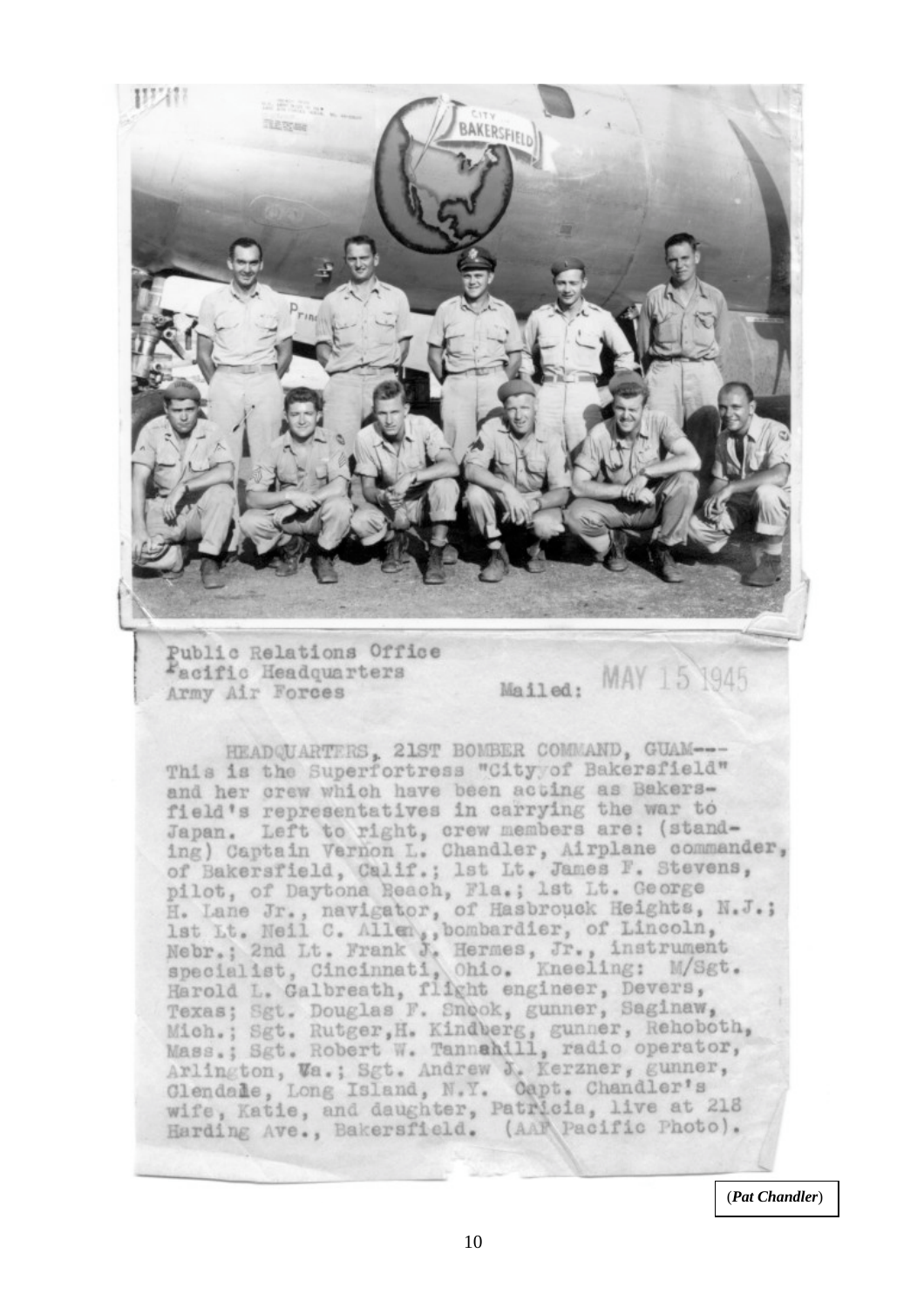## **Rosters**

### **44 Squadron Roster 31 July 1951**

| Sqd Cdr                 | Sqd Ldr R. L. Wade D.F.C.                       | Pilot                  |
|-------------------------|-------------------------------------------------|------------------------|
| <b>Training Officer</b> | Flt Lt G. W. O'Donovan D.S.O., D.S.C.           | Pilot (WF508)          |
| Flt Cdr Flying          | Flt Lt Frank W. Alder A.F.C.                    | Pilot                  |
| Flt Cdr Flying          | Flt Lt K. E. P. Evans                           | Pilot                  |
| Engineer                | Flt Lt E. F. G. Launder                         | Eng                    |
| Flying                  | Flt Lt Howard Currie                            | Pilot                  |
| Flying                  | Flt Lt Gerry Maloney                            | Nav (WF508)            |
|                         | Flt Lt J. D. Foster                             | Pilot                  |
|                         | Flt Lt Gordon K. Easter                         | Pilot                  |
|                         | Fg Off Pete G. Worrall                          | Pilot (WF513)          |
|                         | Fg Off J. H. Lucop                              | Co-Pilot               |
|                         | Fg Off Doug Cook                                | Co-Pilot (WF508)       |
|                         | Fg Off D. F. Denison                            | Co-Pilot               |
|                         | Plt Off D. A. Taylor                            | Pilot                  |
|                         | Sgt N. G. Allsop                                | Co-Pilot               |
|                         | Sgt S. A. Blupton                               | Co-Pilot               |
|                         | Sgt W. J. Hyde                                  | Co-Pilot               |
|                         | Sgt G. R. Stevenson                             | Co-Pilot               |
|                         | Sgt H. M. Good                                  | Co-Pilot               |
|                         | Vacant                                          |                        |
| Nav $(sn)$              | Flt Lt D. I. Jeffrey                            | Navigator              |
|                         | Flt Lt J. G. Armstrong                          | Nav Leader             |
|                         | Flt Lt Gordon E. G. Galletly                    | (WF513)                |
|                         | Fg Off P. P. Dusek                              |                        |
|                         | Flt Lt J. K. Bruton                             |                        |
|                         | Fg Off John K. G. Marsden ('Kiwi')              | (WF508)                |
|                         | Capt. W. D. Badger (USAF)                       |                        |
|                         | F/Sgt P.T. O'Reilly                             | (WF513)                |
|                         | F/Sgt R. F. Rawlinson                           |                        |
|                         | Sgt D. Lamsley                                  |                        |
|                         | Sgt J. Preston                                  |                        |
|                         | Sgt Keith F. Sheppard                           |                        |
|                         | Sgt Jan R. Smuts                                |                        |
|                         | Sgt Z. T. Stepniewski                           |                        |
| Engineers               | W/O J.L. Fairweather<br>(Master Engineer)       | <b>Engineer Leader</b> |
|                         | F/Sgt J. E. Dollins                             |                        |
|                         | Sgt John King                                   | (WF508)                |
|                         | Sgt S. Morris                                   |                        |
|                         | Sgt J. C. Peto                                  |                        |
|                         | Sgt Lou J. Pinn                                 |                        |
|                         | Sgt J. M. Silveright<br>('Jock')                |                        |
|                         | Sgt Matt F. Stubbs                              | (WF513)                |
| Gunners                 | Flt Lt G. Mitchel                               | <b>Gunnery Leader</b>  |
|                         | F/Sgt A. Bruce                                  |                        |
|                         | F/Sgt M. Marsh                                  |                        |
|                         | Sgt R. Bell                                     | (WF513)                |
|                         | Sgt Robert (Bob) Bevan                          | (WF508)                |
|                         | Sgt S. S. Carey                                 | (WF513)                |
|                         | Sgt E. A. Cole                                  |                        |
|                         | Sgt D. A. Comber                                |                        |
|                         | Sgt N. R. Curtis                                | (WF508)                |
|                         | Sgt K. Firth                                    |                        |
|                         | Sgt A. F. O. Glen-Leary<br>('Glen '- Rhodesian) | (WF508)                |
|                         | Sgt R. Goldsborough                             |                        |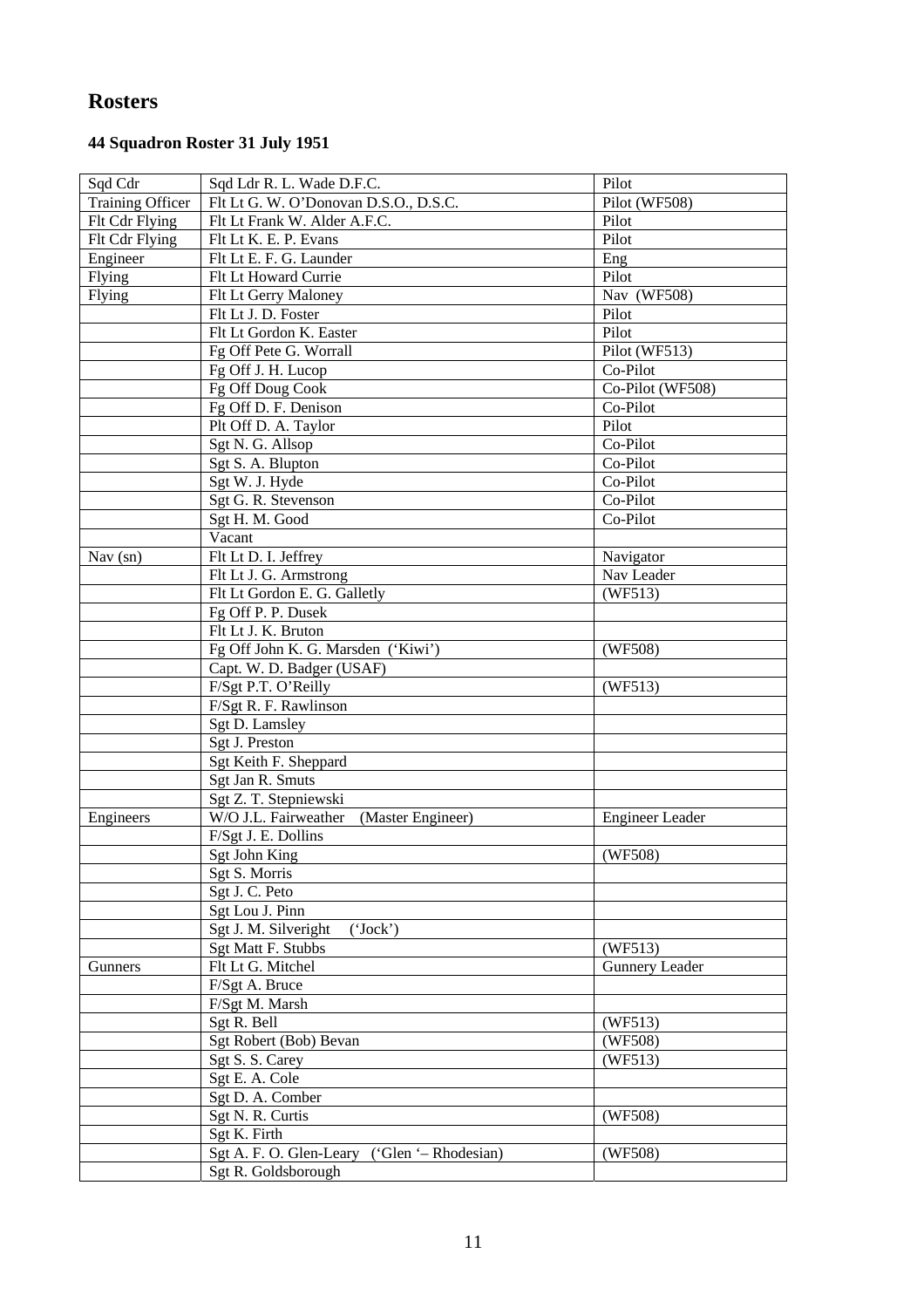|            | Sgt S. B. Hill                |                        |  |  |
|------------|-------------------------------|------------------------|--|--|
|            | Sgt P. G. Hollingsdale        | (WF513)                |  |  |
|            | Sgt W. G. N. Kellet           |                        |  |  |
|            | Sgt D. Lee                    |                        |  |  |
|            | Sgt C. M. Lyall               |                        |  |  |
|            | Sgt I. Micholson              |                        |  |  |
|            | Sgt Jimmy J. O'Dwyer          |                        |  |  |
|            | Sgt M. A. Palmer              |                        |  |  |
|            | Sgt T. E. Parish              |                        |  |  |
|            | Sgt A. D. Pitt                |                        |  |  |
|            | Sgt J. H. Potwerton           |                        |  |  |
|            | Sgt M. J. Simonds             |                        |  |  |
|            | Sgt P. J. M. Sullivan         |                        |  |  |
|            | Vacant                        |                        |  |  |
|            | Vacant                        |                        |  |  |
|            | Vacant                        |                        |  |  |
|            | Vacant                        |                        |  |  |
|            | Vacant                        |                        |  |  |
|            | Vacant                        |                        |  |  |
|            | Vacant                        |                        |  |  |
| Signallers | Flt Lt H. B. Kneale           | Signals Leader         |  |  |
|            | F/Sgt Phil H. Batty           | Currie Crew?           |  |  |
|            | F/Sgt Phil E. Elliot          |                        |  |  |
|            | F/Sgt K. Lorenzo<br>('Lorie') |                        |  |  |
|            | F/Sgt L. Walker               |                        |  |  |
|            | Sgt R. E. P. Alcock           |                        |  |  |
|            | Sgt K. G. Harding             | (WF513)                |  |  |
|            | Sgt R. Rankine<br>('Jock')    | (WF508)                |  |  |
|            |                               | But posted away early. |  |  |
|            |                               |                        |  |  |



**WF508**

**Top** Plt Off (later Gp Capt) Doug Cook (co-pilot). **Next row** Sgt. Curtis (Sig) Flt. Lt. G.W. O'Donovan (Capt.). **Third row** Flt. Lt. (later Gp Capt) Gerry Maloney (Nav/Bombaimer), Sgt 'Glen' Glen-Leary (CFC), Sgt. Bob Bevan (Scanner) **Kneeling** Fg Off John "Kiwi" Marsden (nav/radar), Sgt (Later Sqn Ldr) John King (Flight Engineer)

The crew was short one scanner at the time. Bob Bevan was a National Service recruit, Glen-leary was a Rhodesian and John Marsden was from New Zealand. (*John King*)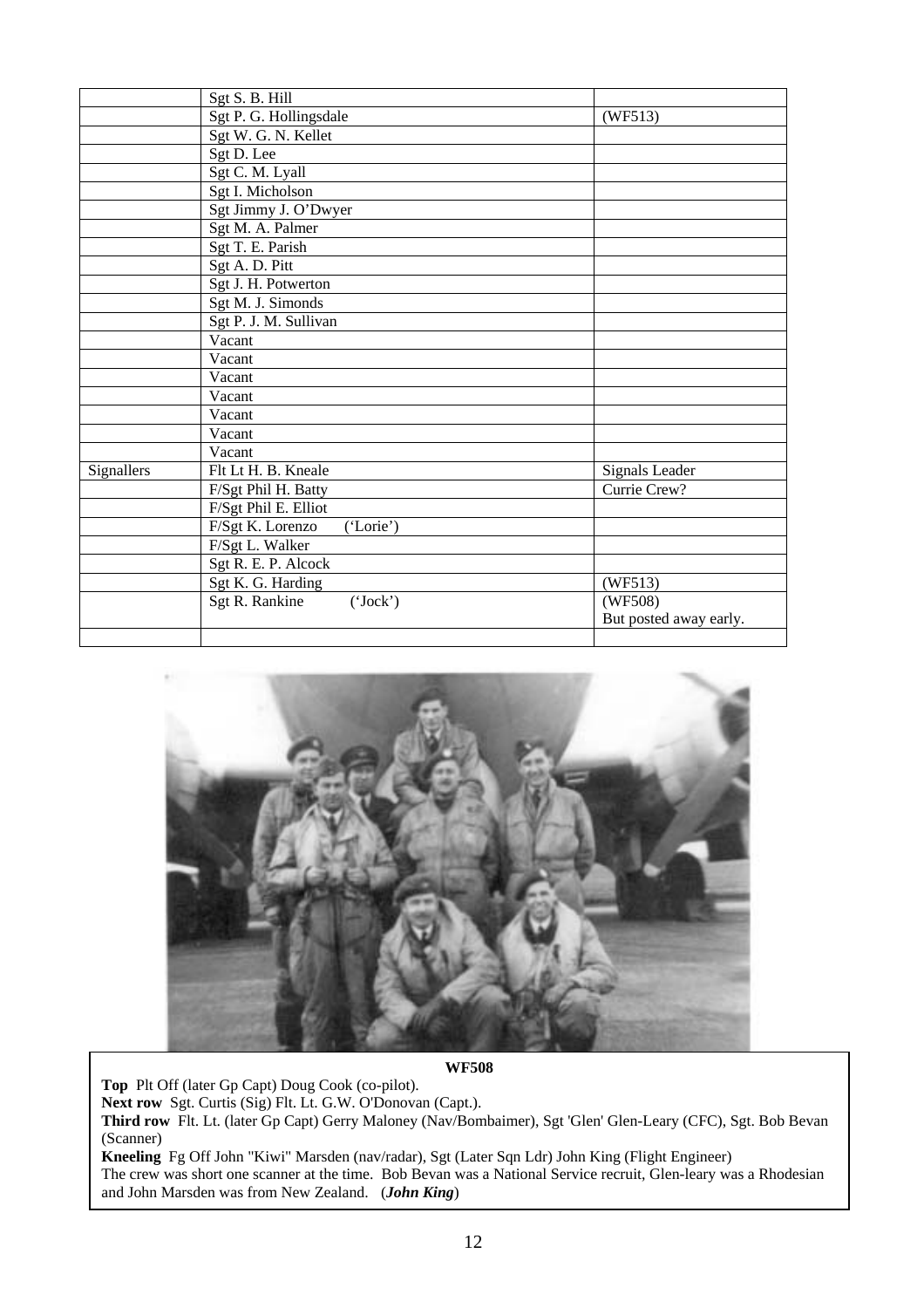### **RAF Stories**

#### **Operation "Home Run" – Returning WF513 to the USAF**

At the beginning of 1954, RAF Bomber Command brought the Canberra into service and the B29A Washingtons that had plugged the gap between the Lincoln and the Canberra were returned to the United States under the code name "Home Run". This is a brief recollection, some forty-seven and a bit years on, of one such repatriation.

I was a National Service Air Gunner serving in 207 Squadron based at RAF Marham in Norfolk. National Service AGs were called "Widgets" by other aircrew trades, I guess that was because we did not have much to do and there were four of us in each crew. When it was, as it always seemed to be, cold, the cry would go up "throw another Widget on the fire!" There being nothing much to shoot at, we were expendable.

The Washington only required one gunner to do anything useful, other than to keep a look out as, the cockpit was a very long way in front of the tail and turns would otherwise have been blind. The useful bit one of us had to do was to start the APU (auxiliary power unit) that was a power generator run by a ford petrol engine. We called it, among other things "the put putt" because that was what it sounded like when starting the beast on the ground when all else was quiet was easy. It was a different story before landing, with the cacophony of the four engines. You try guessing when a motor has fired, when stone deaf.

Anyway back to the plot. At 1520 hrs. on l5th February 1954, WF513 roared down the runway with a crew of eight on board, en route for the wild west of America where all Washingtons where put out to grass. Oh yes those of you with an arithmetical bent may have noticed that two pilots, two navigators, an engineer, a signaler and one gunner add up to seven. The eighth member was a Wing Commander who was bumming a ride and as he was in the centre section with me, I had to behave. No crafty drags thought I, until he offered me one! I forgot to say that we stopped being "gunners" when we climbed aboard a Washington, as we became CFC (Central Fire Controller) Left and Right Scanners and Tail (at least he was) Gunner. My Wingco was Left Scanner, although he spent most of the time up the sharp end.

We headed north to Prestwick, Scotland that was the jumping off point for tracking to North America. This bit was uneventful. We had experienced some minor radio problem and when I went out to 513 later, because I forgotten something or other, I found that a radio tech was fiddling about with the equipment. I was up front sitting in the captain's seat pretending to be a pilot, when the tech, called to me to do a radio test to the Tower on channel two. The only radio communication that I had done was on intercom and that was limited to "Putt putt on the line Sir", "Clear Right Sir" and the occasional acronym for "send help its terrible" when something un-nerving happened. Anyway, I punched the channel two button and with great aplomb called "Prestwick Tower, Prestwick Tower, this is Royal Air Force 513 for radio check, how do you read?" Back they came in a flash "Royal Air Force 513, reading you load and clear." The only problem was, as I later found out, I had forgotten to say that it was a ground test and they are probably still doing a search for the missing Washington.

On again at 0023 hrs, yes that's 23 past midnight, we always seemed to start things when everyone else was asleep. This time bound for the Azores, which is a very long way over water and I hoped I could remember my dingy drill. Eight hours and ten minutes later we landed at Lages Field and were lead to a parking bay by a truck with a big sign on the back which read "SIGA ME" my schoolboy Spanish had come in useful at last, I knew what it meant. So it seems, did the captain as he followed it. 1251 the next day we were off again, over more and more ocean, arriving nine hours twenty minutes later in Bermuda. Thank goodness deep vein thrombosis hadn't been invented then!

I can't remember when it was that we lost an engine. I think it must have been before Bermuda. Well not literally lost it, that would have been careless, but it stopped. This was not unusual for Washingtons so we didn't take much notice. As we were coming in to land I was doing my scanning bit when to my amazement I spied a B17 with a dirty great lifeboat hanging from it's bomb bay creeping up from astern, or in gunner speak at 6 o'clock. Apparently the skipper had told the tower when on his approach that it would be a three engine landing, and they had alerted the Coastguard, in case we ditched. Very comforting. Mind you that was before I knew about the Bermuda Triangle.

0251 the next day off again over more ocean and the USA. At one point one of the navigators said "there's the Mississippi" and looking down from about 20,000 feet, lam sure I saw a paddle boat. I took a photo but you can't tell what sort of boat it was. At last, after a short trip of three hours fifty minutes we landed at the USAF base near Dover, Delaware, We spent a few days there, as we were to take another aircraft on to Tucson. I think that 513 was too tired to continue. Not us though. Some of us hitched a ride to Philadelphia and spent our time doing what we always did, sampling the local ale. We went to a nightclub and heard a singer nobody had heard of called Dean Martin. When I think that we were in the place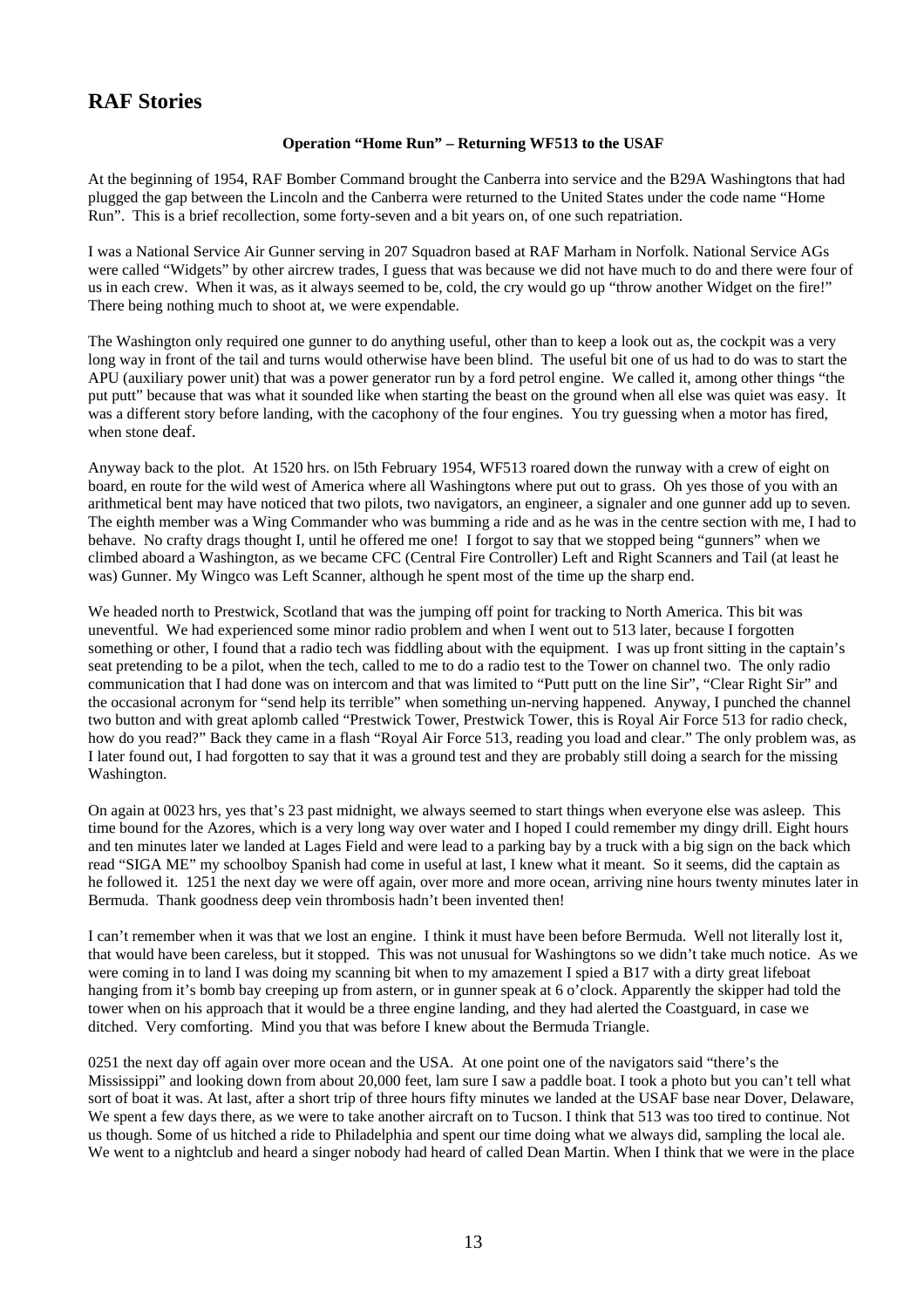where the USA was born with the liberty bell and the declaration of independence just around the corner! Oh well I was only nineteen.

1830 on 24<sup>th</sup> February we headed for Davis Monthan USAF Base near Tucson, Arizona, a ten-hour flight in WF559. I can't remember the time differences but it was still dark when we landed and we taxied for what seemed ages past parked aircraft. For some reason I had to climb into the bomb bay while we taxied and as we lurched left and right on the brakes I grazed my head on something and it started to bleed, as scalps are wont to do. As soon as we finally halted, I was whisked off to the base hospital for treatment. Our American friends certainly knew how to do us proud. In UK, I would have been told to bung a Band Aid on it or was Elastoplast?

Next morning we looked out on a truly amazing scene. For as far as the eye could see, there were rows of aircraft parked in the desert. It was impossible to count how may but I have the memory of hundreds of B29 tail fins glinting in the hot sun. We went down to formally hand 559 back to the USAF. Within a few minutes, the guns and other bits and pieces had been removed, all of the plexiglass had been cocooned with what I suppose was fibreglass and she was up on jacks. Years later I saw a small paragraph in a newspaper that said that the last of the Arizona B29s from the Arizona desert had been used as missile target.

The trip back was fairly uneventful. We went by bus to Tucson Airport, seeing real Indians as we went, DC6 to Chicago, missed the following days flight to New York due to three of us having bad headaches and sleeping in. Oh yes, there was the Chicago taxi driver who tried to get us to airport on time. I'd rather forget that. The Chicago to New York flight that we finally caught was a DC6B "champagne breakfast" flight. Well Alka Seltser has bubbles too! New York to Hartford, Connecticut, was by Convair — very up market. The last three flights were on commercial airlines and so we were spoilt for what was to come.

Hartford was close to Westover USAF Base, the main US base for MATS, the Military Air Transport Service and I think all US service personnel would have left the States for Europe from there.

ACM was not the last word in comfort with freight in the middle of the fuselage, we sat in what was a sort of canvas bucket bench strung over aluminium tube that cut into your legs, for hour upon hour, We were supposed to stop in Newfoundland for a meal and a refuel, but when we climbed aboard, we could all smell a distinctly kerosene smell. The Loadmaster was a Master Sergeant and we told him that they must have refueled this piston-engined aircraft with jet fuel. He refused to believe us, at first but finally agreed to speak to the captain. Sure enough, it was J4 jet fuel. So we had a good night's rest while the tanks and lines were purged. At breakfast, I saw my first RCMP Mountie, complete with red tunic, jodhpurs and "boy scout hat". On again across the Atlantic to the Azores and then on to Blighty. Great, we were to land at Burtonwood, only a few miles from Marham and it was to be a Station Stand Down, two days to sleep this off! After hours of painful legs and rears, we let down to the Burtonwood runway, I glimpsed it through snow as I twisted round to peer out of the port. Suddenly a great roar of engines — the landing aborted! And guess what, two hours later we landed back at Prestwick, being the closest clear diversion point.

There was no easy way to get back to Marham and so we headed for our homes. Across Scotland by train, ensuring that nobody picked our 'chutes by the silver "D" ring. We looked proper Charlies in RAF Uniform carrying our kit and a backpack parachute! Change at Edinburgh to catch the London Express, hours more on the train to arrive in London after midnight. Across to Charing Cross Station to wait in the cold for the first train on the Mid Kent Line to Hayes. Three hours later, on the train. My home station was three from the end of the line and I awoke to have a porter shaking me and saying "Where was it you wanted to get off son?" I stood up on the next train back up the line and slept for the entire weekend to be back at Marham by 2359 hrs on the Monday. Talk about "Home Run"

John Forster October 2001



Not WF513 but reminiscent of WF513s final departure! A Washington departs from Marham. (*John Forster*)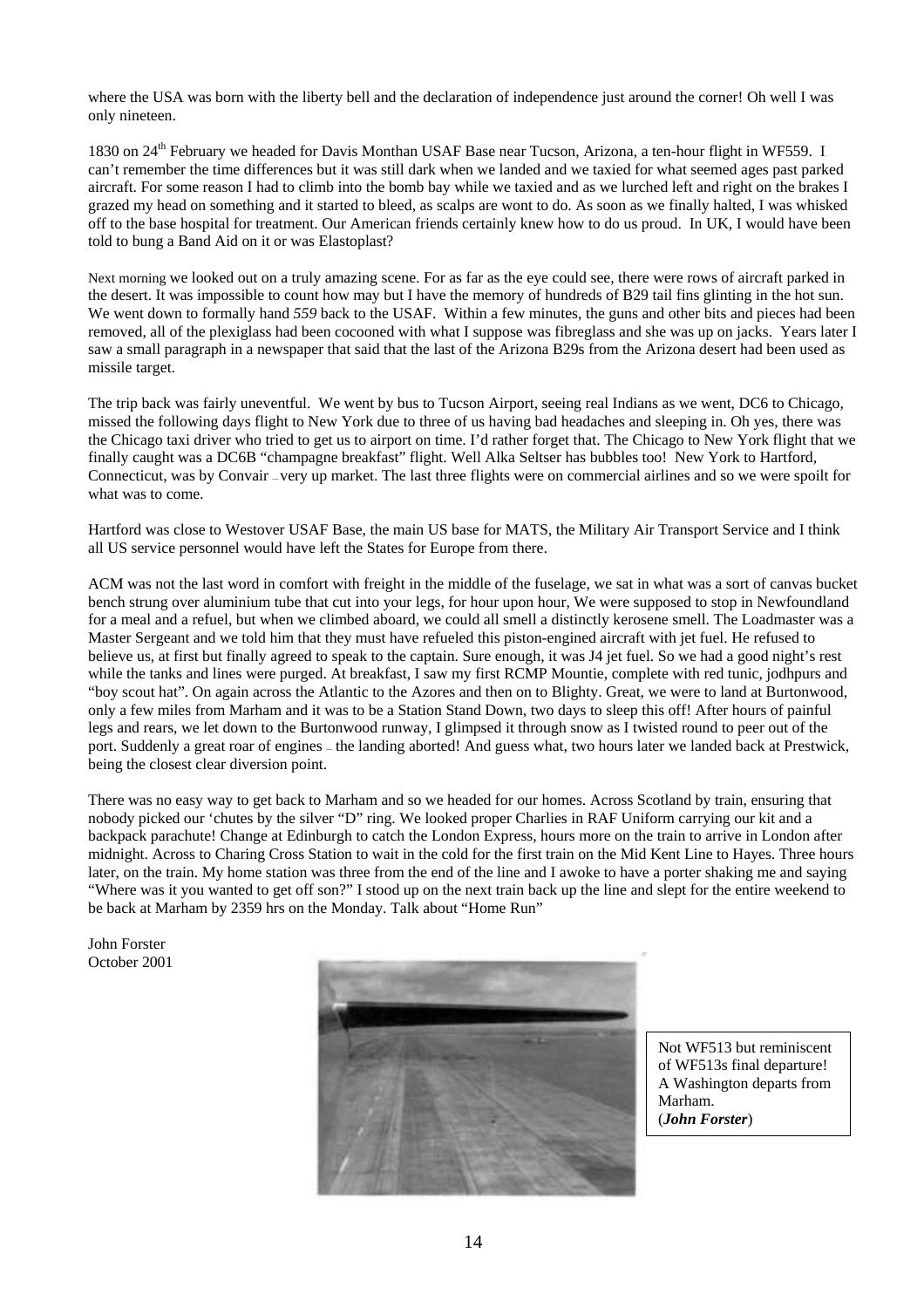## **RAF Coningsby**

On the following two pages are sketch maps of RAF Coningsby as it was in the 1950s. They have been drawn from some aerial photographs supplied by English Heritage. The photographs are dated 1948 so not everything will be correct (nor will my copying have done them any favours!). However, there should not be many differences.

If possible I would like to annotate the maps with where significant places were, where known they have been done already. If you can remember any others I would be most interested in hearing. In particular I am interested in individual aircraft hardstands (so far I have only WF554), squadron offices, street names etc.

Of note perhaps is the length of Coningsby's runways. The US  $20<sup>th</sup>$  Air Force had problems operating their B-29s from the Marianas islands with 8,500 ft runways. The main one (26/08) at Coningsby was only 6,000 ft, with the others being shorter (4800 and 4200ft) although I guess that take offs were not done at the gross weights (140,000lbs) that the WWII flights used. Were maximum weight take offs practiced? If so, does anyone recall problems with getting airborne! (The Marham squadrons had it easy in comparison since Marham's main runway was huge at 9,100ft – see plan in next issue!).



**RAF Coningsby circa 1950**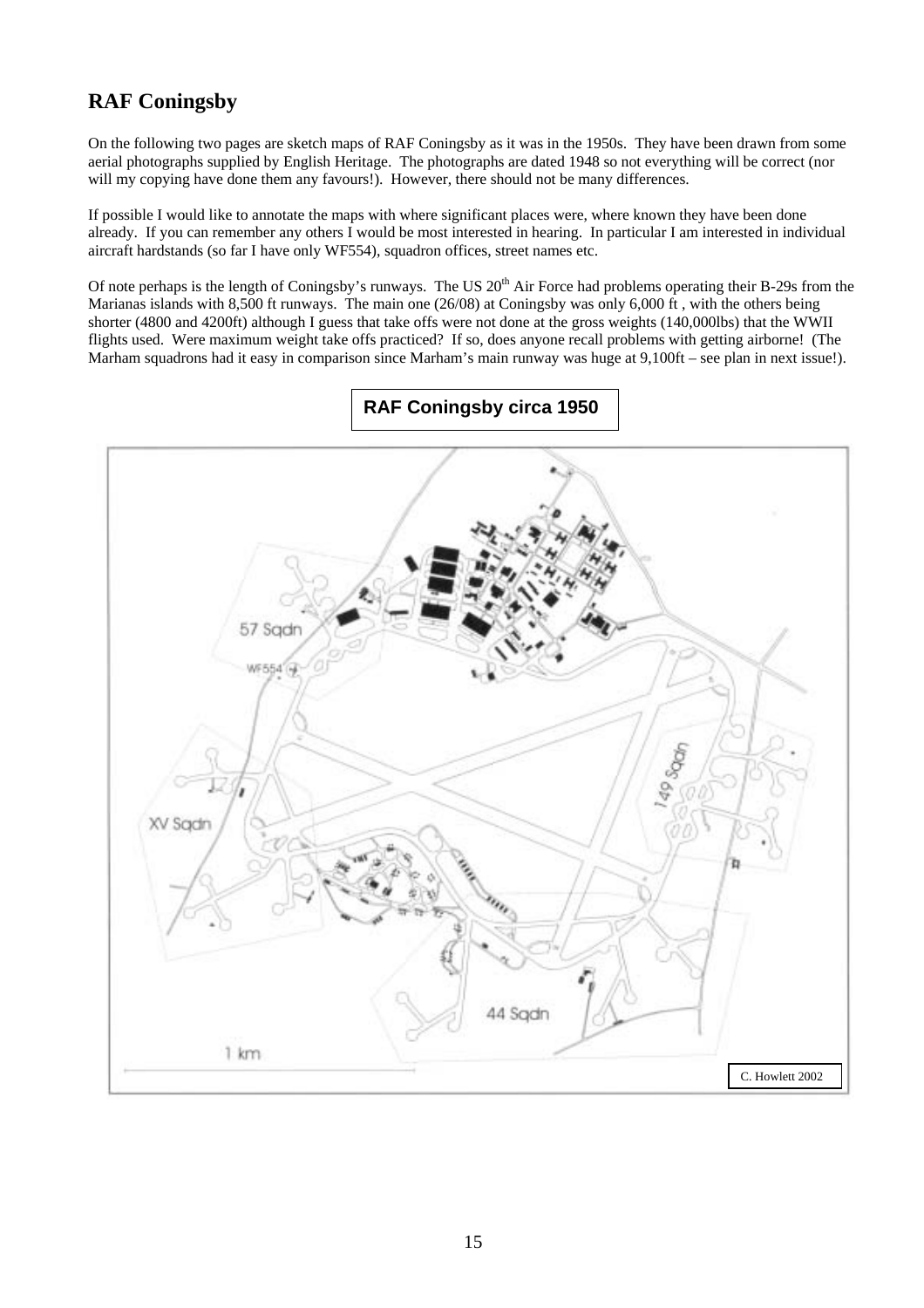**RAF Coningsby** 



Sketch map of technical area circa 1950

- **1 Officer's Mess 11 Flying Control**
- 
- 
- **4 Airman's 'H block' billets 14 57 Squadron Offices**
- 
- **6** Parade Ground 16 ...
- **7 Main Guard House**
- **8 Station Headquarters**
- **9 Station Armoury**
- **10 Station Commander's House**
- 
- 2 Sergeant's Mess 12 149 Squadron Offices<br>3 Airman's Mess 13 149 Squadron Gunner
	- **3 Airman's Mess 13 149 Squadron Gunnery Section**
		-
- 5 **NAAFI** 15 **Hanger used as garage**<br>6 **Parade Ground** 16 ... To be added!!
	-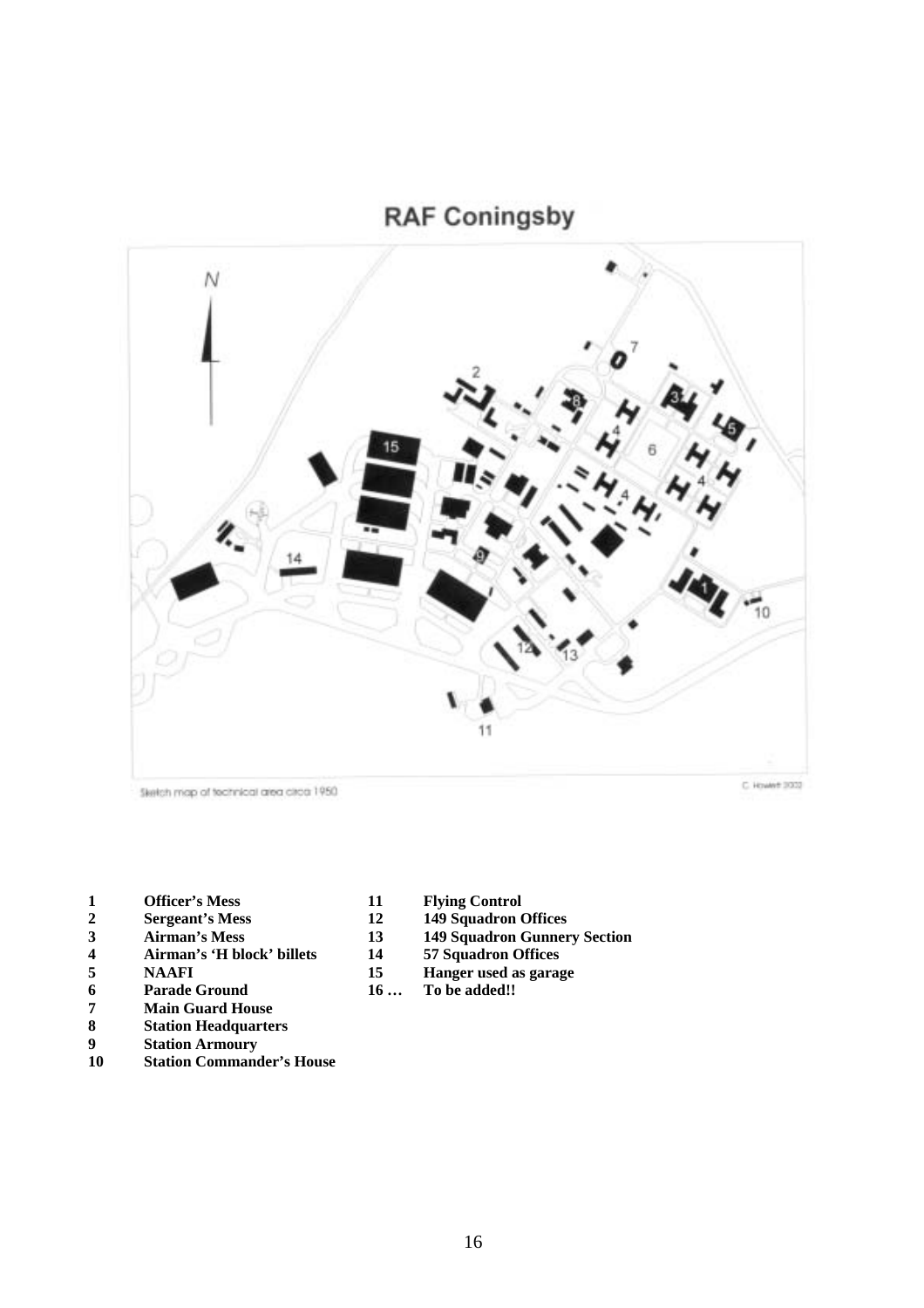## **Photo Corner**



149 Squadron in close formation. Note streamlined turret on plane in distance. This makes it WF547, one of the 2 RAF B-29s with such a turret. Note also the erased '8'(?) on WF491's tail, presumably a remnant of its US service. (*Jeff Brown*)



WZ966, one of 192 Squadron's ELINT Washingtons. The identities if the equipment needing the various antennae is not known – any clues? (*Julian Horn*)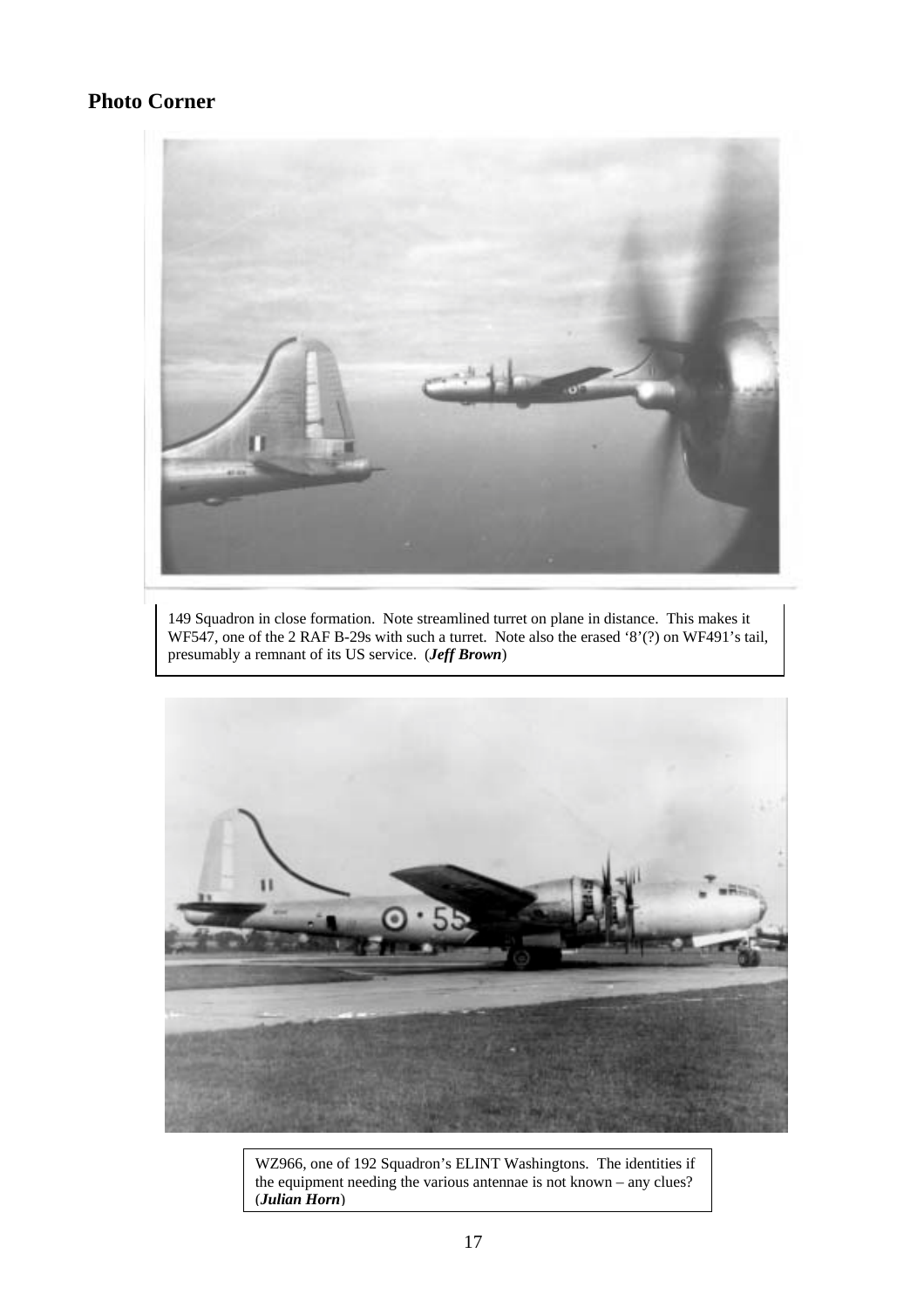

Oil Leak! Maybe WF501, 90 Squadron 'N'. (*Mike Davis*)



Polishing WF556 in preparation for a flypast – there was a lot of it too! (*Mike Davis*)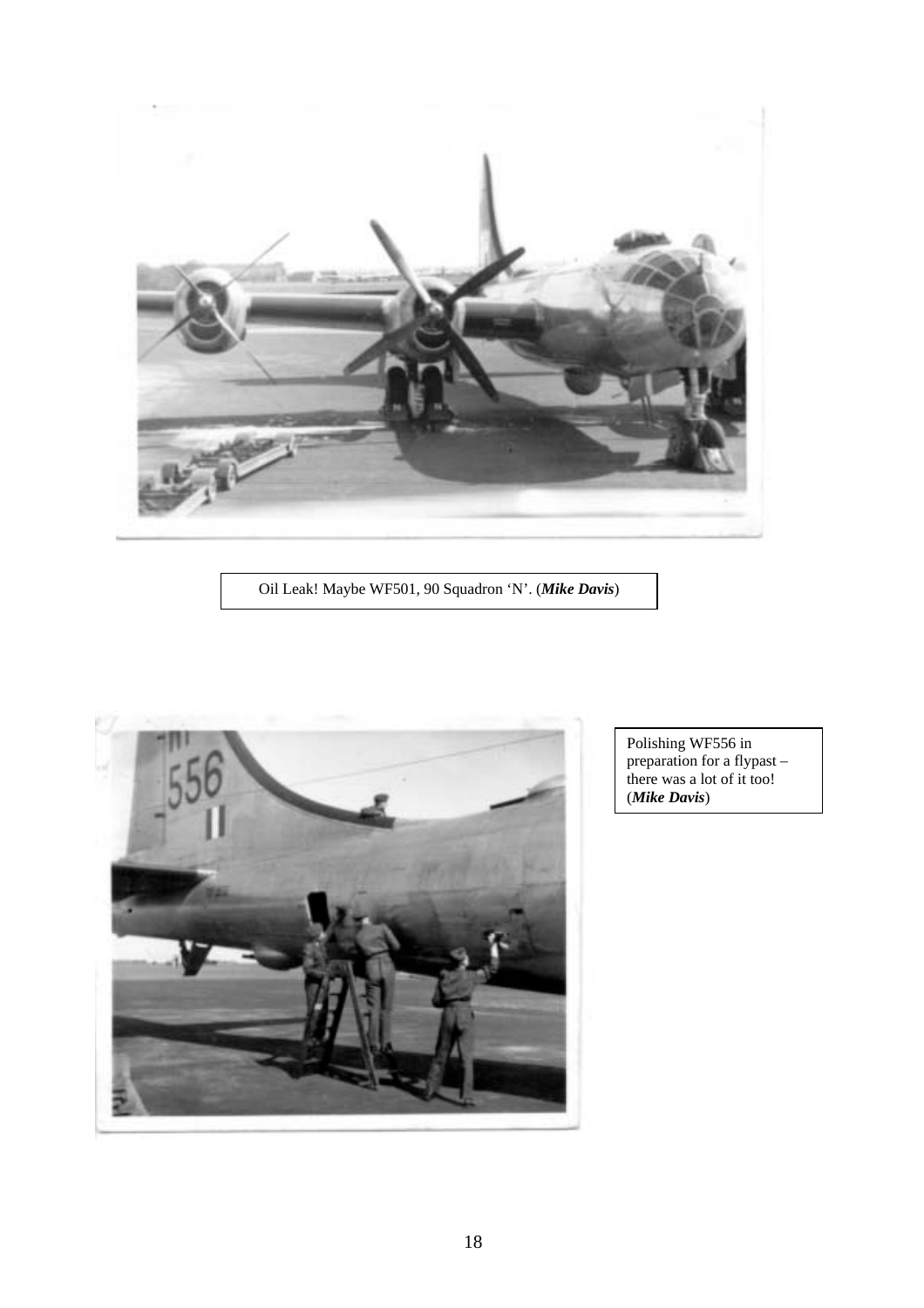# **Contacts**

A list of those people who have made contact with me – if you wish to contact any of them, let me know and I will pass on your request:

| David                 | Alexander       | <b>ASF Marham</b>                                         |
|-----------------------|-----------------|-----------------------------------------------------------|
| Phil                  | <b>Batty</b>    | 44 Squadron Navigator                                     |
| Gerry                 | Beauvoisin      | 57 Squadron Air Gunner                                    |
| Ray                   | Belsham         | <b>ASF Engine Fitter Marham</b>                           |
| Joe                   | <b>Bridge</b>   | Webmaster, RAF Marham Website                             |
| Jeff                  | <b>Brown</b>    | 149 Squadron Air Gunner                                   |
| William               | <b>Butt</b>     | 115 Squadron Crew Chief                                   |
|                       |                 |                                                           |
| Katie                 | Chandler        | Widow of Vern Chandler, A/C 44-69680 (WF437)              |
| Pat                   | Chandler        | Daughter of Vern Chandler, A/C 44-69680 (WF437)           |
| <b>Brian</b>          | Channing        | 149 Squadron Navigator                                    |
| <b>Bob</b>            | Cole            | 149 Squadron Electrical Fitter (WF498)                    |
| Terry                 | Collins         | XV Squadron Engine Fitter                                 |
| Doug                  | Cook OBE        | 44 Squadron Co-Pilot (WF508)                              |
| John (Buster)         | Crabbe          | 207 Squadron Crew Chief                                   |
| Don                   | Crossley        | 90 Squadron Signaller                                     |
| Howard                | Currie          | 44 Squadron Pilot                                         |
| Mike                  | Davies          | 90 Squadron Air Gunner                                    |
| Keith                 | Dutton          | ?? Squadron Air Gunner                                    |
|                       |                 |                                                           |
| Ken                   | Firth           | 44 Squadron Air Gunner                                    |
| Charles               | <b>Fox</b>      | Bombardier 42-94052 (WF444)                               |
| Dave                  | Forster         | <b>Researching RAF ELINT Squadrons</b>                    |
| John                  | Forster         | 207 Squadron / WCU Air Gunner                             |
| Ray                   | Francis         | 57 Squadron Association                                   |
| Gordon                | Galletly        | 44 Squadron Navigator / Bombardier                        |
| Norman                | Galvin          | XV Squadron Engine Fitter                                 |
| Alan                  | Gamble          | 90 Squadron Radio Operator                                |
| <b>Brian</b>          | Gennings        | Ground Maintenance Hanger                                 |
| <b>Bob</b>            | Goater          | XV Squadron Instrument NCO                                |
| Tony                  | Goodsall        | 90 Squadron Air Gunner                                    |
| Ken                   |                 |                                                           |
|                       | Harding<br>Hild | 44 Squadron Signaller                                     |
| Roy                   | Hill            | Pilot 42-94052 (WF444)                                    |
| Tony<br>Julian        | Horn            | Archivist P&EEE Shoeburyness<br><b>RAF Watton Website</b> |
|                       | Horscroft       |                                                           |
| Henry<br><b>Brian</b> | Howes           | 44 Squadron Association<br>115 Squadron                   |
| John                  | Howett          | A/C 44-61688 (WF498)                                      |
|                       | Howlett         |                                                           |
| Ernest                |                 | 44 Squadron Engine Fitter (WF512)                         |
| Jimmy                 | James           | <b>Engine Fitter</b>                                      |
| David                 | Karr            | Nephew of William Karr, XV Squadron Air Gunner            |
| J.                    | Kendal (Ken)    | 90 Squadron ??                                            |
| Andrew                | Kerzner         | Tail Gunner 44-69680 (WF437)                              |
| John                  | King            | 44 Squadron Flight Engineer                               |